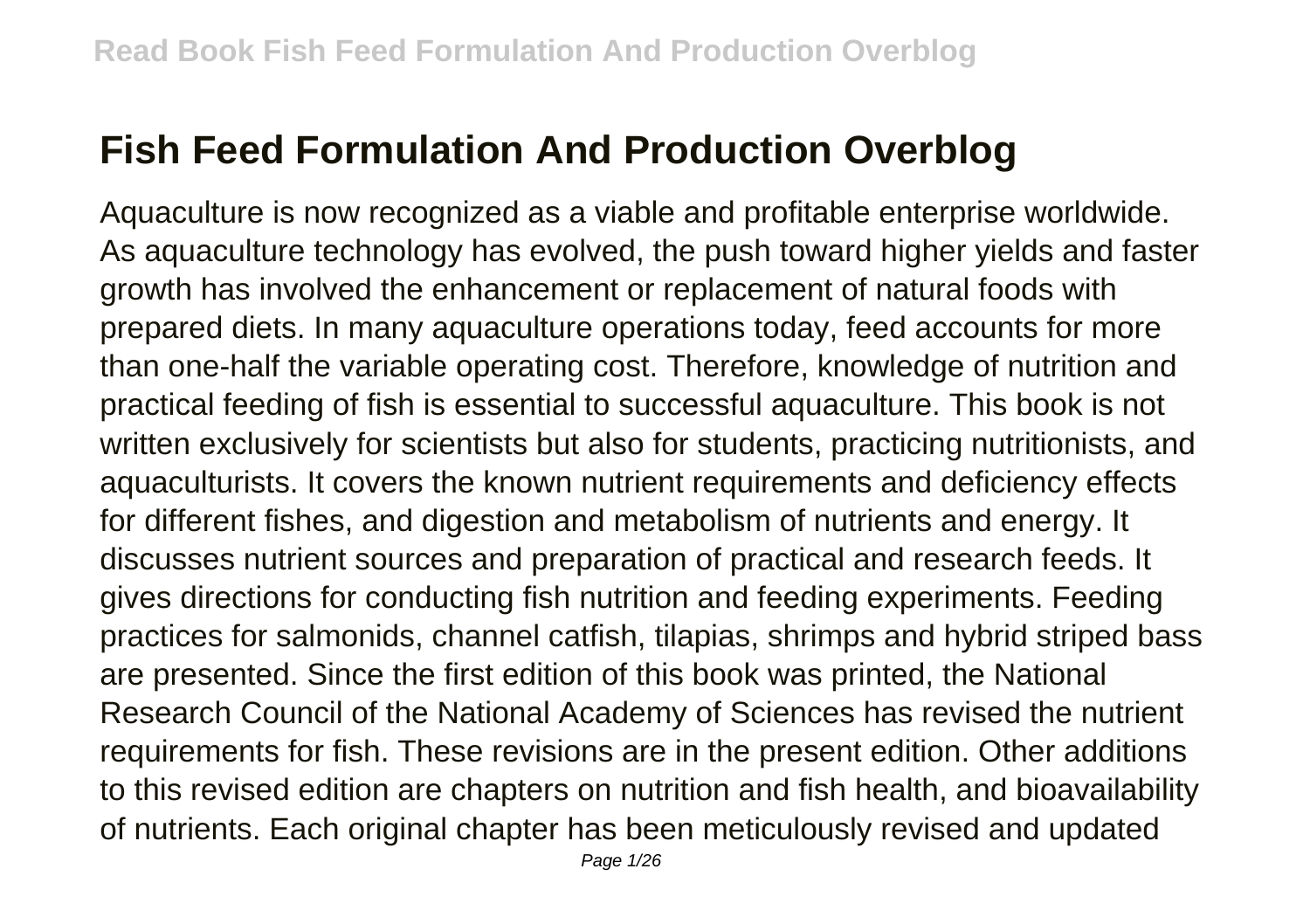with new information. Aquaculture is a dynamic area and new technologies are being introduced continuously; therefore, some of the material discussed in this revised edition may become obsolete quickly. Nonetheless, the material presented has been thoughtfully selected and updated to make it of maximum use to persons whose interests range from general aquaculture to animal nutrition to feed manufacture.

The intake of food by fishes is an area of study that is of great importance to the applied sciences of fisheries and aquaculture for a number of reasons. For example a thorough knowledge of factors influencing the ingestion of feed can lead to successful manipulation of the rearing environment of cultured fishes, thereby ensuring improved growth performance and feed utilisation, and decreasing the amount of waste (and consequent pollution) per unit of fish produced. This important book, which has arisen out of a European Union COST programme, illustrates how insights into the biological and environmental factors that underlie the feeding responses of fish may be used to address practical issues of feed management. Food Intake in Fish contains carefully edited contributions from internationally recognised scientists, providing a book that is an invaluable tool and reference to all those involved in aquaculture, especially those working in the aquaculture feed industry and scientific personnel in Page 2/26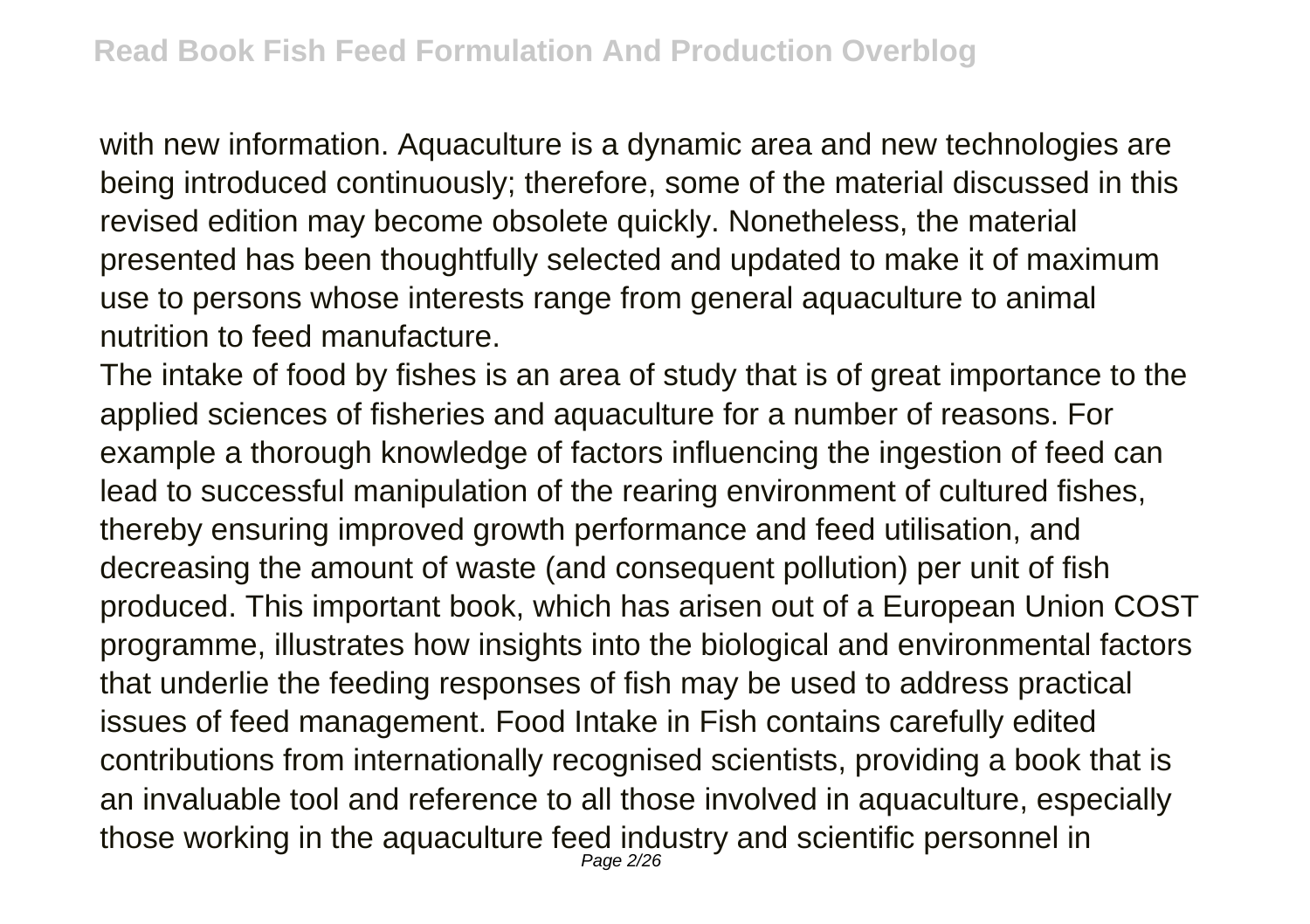commercial and research aquaculture facilities. This book should also find a place on the shelves of fish biologists and physiologists and as a reference in libraries of universities, research establishments and aquaculture equipment companies.

Feed and fertilizer are significant costs in aquaculture operations and play an important role in the successful production of fish and other seafood for human consumption. This book reviews the key properties of feeds, advances in feed formulation and ingredient choices and the practicalities of feeding systems and strategies. Feed and Feeding Practices in Aquaculture provides an authoritative and comprehensive coverage of the topic and is an essential guide for nutritionists, farm owners and technicians in aquaculture, as well as those working in R&D in the feed production industry and academics/postgraduate students with an interest in the area. Reviews the key properties of aquafeed, advances in feed formulation and manufacturing techniques, and the practicalities of feeding systems and strategies Provides an overview of feed and fertilizer in aquaculture Covers feeding strategies and related issues in different areas of aquaculture

This book is the proceedings of a meeting held in Bangkok in December 1992 on the use of farm-made feeds in Asia. It contains eleven country reviews of the Page 3/26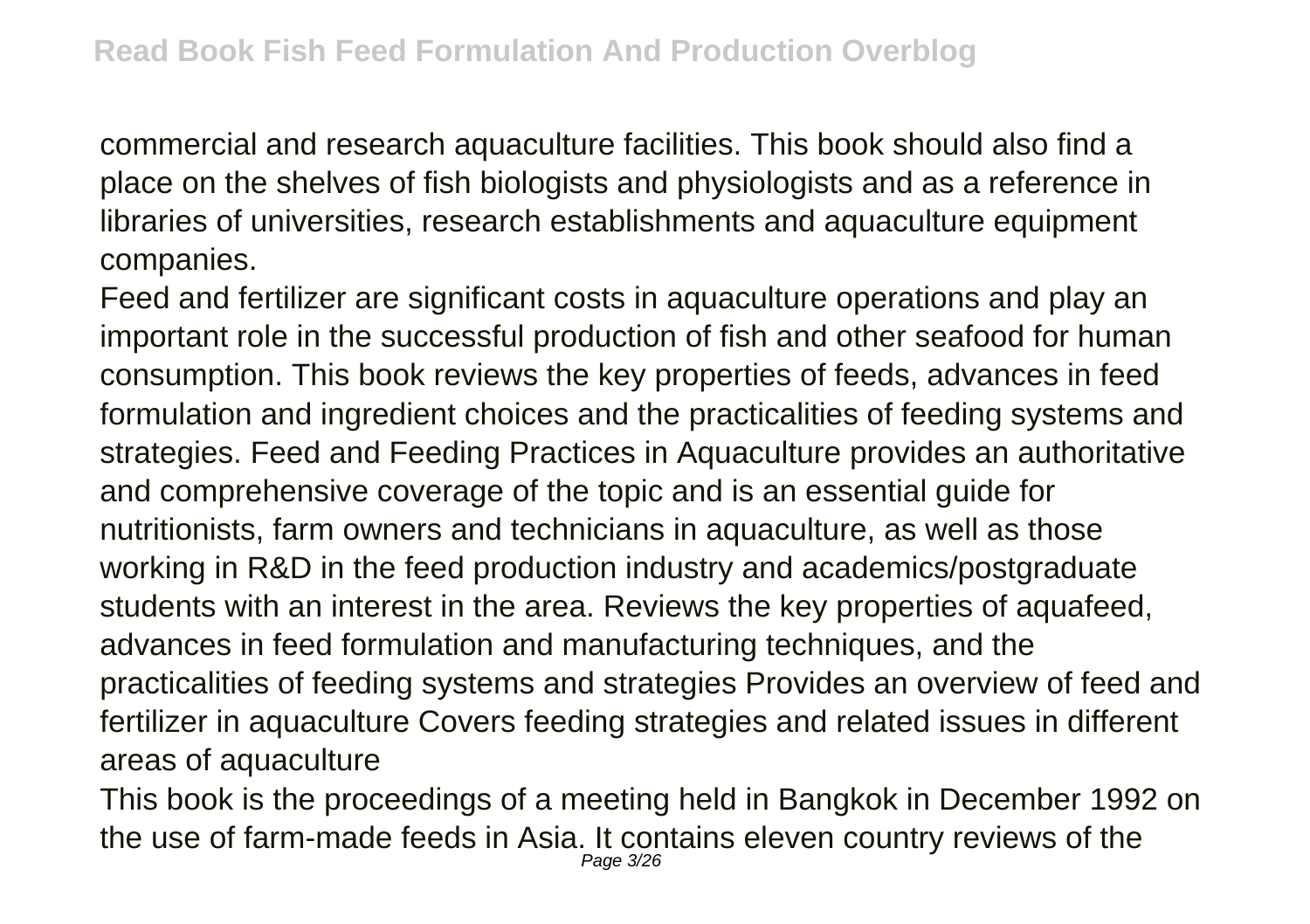topic, for Bangladesh, Cambodia, China, India, Indonesia, Malaysia, Nepal, the Philippines, Singapore, Thailand and Vietnam. Nine technical papers are also included. Three are on-farm feed preparation and feeding strategies - for carps and tilapias, for catfish and snakehead, and for marine shrimp and prawns. Five other working papers are on economics, the selection of equipment, feed ingredients, formulation and on-farm management, and supplementary feeding in semi-intensive aquaculture, all directed at farm-made, rather than commercial feeds. The ninth working paper is a regional overview of aquafeeds in Asia. An analysis of the material in the eleven country papers is also presented. Learn to maximize tilapia production in different areas around the world Tilapia is the second-most cultured fish species in the world, and its production is increasing each year. However, for several reasons profit margins remain slim. Tilapia: Biology, Culture, and Nutrition presents respected international experts detailing every aspect of tilapia production around the world. Biology, breeding and larval rearing, farming techniques, feeding issues, post-harvest technology, and industry economics are clearly presented. This concise yet extensive reference provides the latest research and practical information to efficiently and economically maximize production in diverse locales, conditions, and climates. Tilapia: Biology, Culture, and Nutrition comprehensively explores all types of Page  $4/26$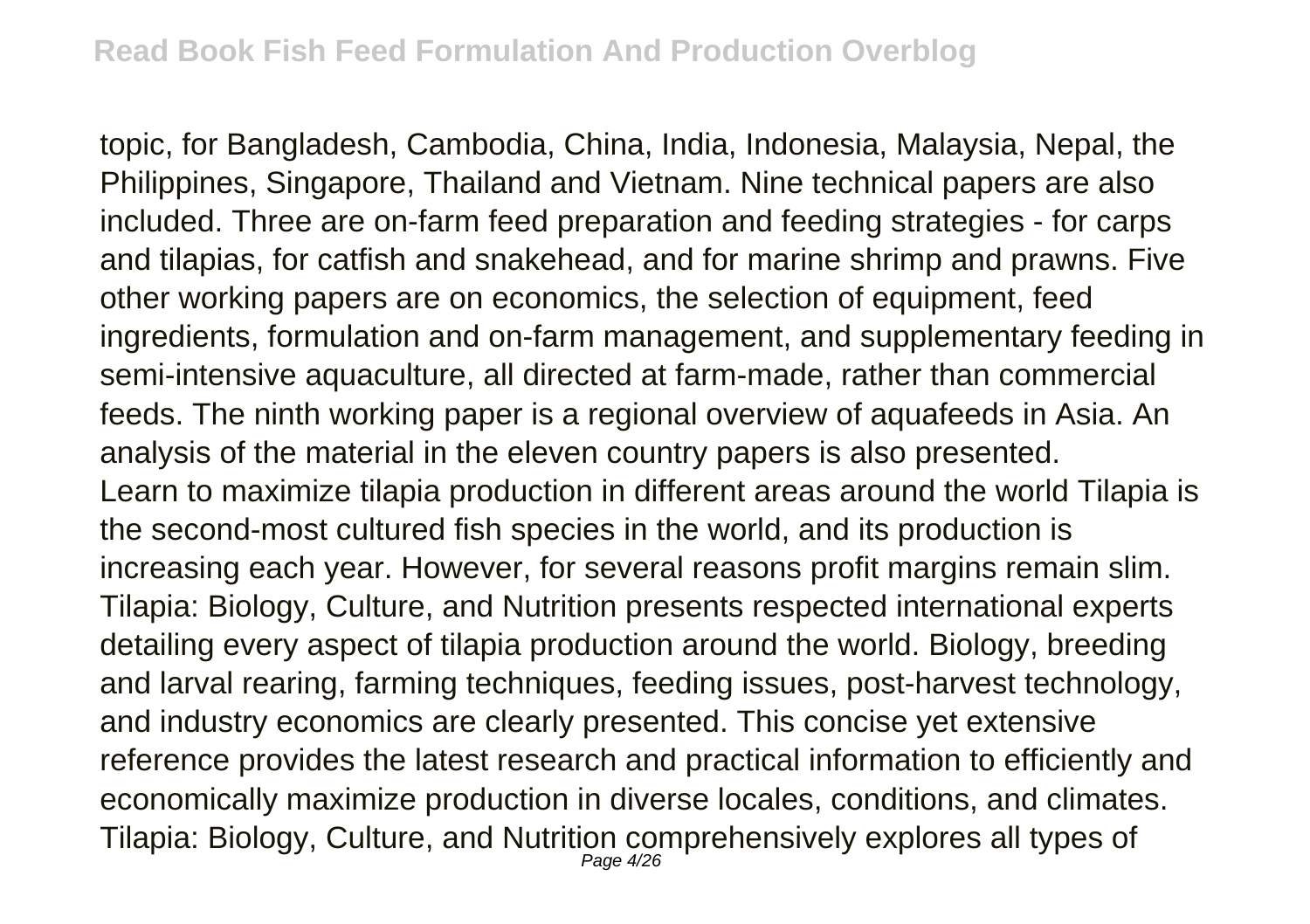tilapia with a detailed biologic description of the fish that takes readers from egg through harvesting. The book authoritatively discusses production issues such as feed nutrition, temperature, water quality, parasites, and disease control to guide readers on how to best encourage fast, efficient growth. Economic and marketing information are examined, including industry data and projections by country. Each chapter approaches a specific facet of tilapia and provides the most up-todate research available in that area. This resource gives the most current, detailed information needed for effective tilapia farming in one compact economical volume. Extensively referenced with an abundance of clear, helpful tables, photographs, and figures. Tilapia: Biology, Culture, and Nutrition discusses in detail: complete biology, including sex ratios, optimum temperatures for growth and spawning, water quality parameters, and disease tolerance industry predictions hormonal control of growth genetic improvement sex determination, manipulation, and control seed production culture practices earthen and lined pond production culture in flowing water cage culture feed formulation and processing, and feeding management soil, water, and effluent quality saline tolerance levels with optimum rate of acclimation to seawater polyculture of tilapia with shrimp bottom soil conditions nutrient requirements with non-nutrient components parasites and diseases Tilapia: Biology, Culture, and Page 5/26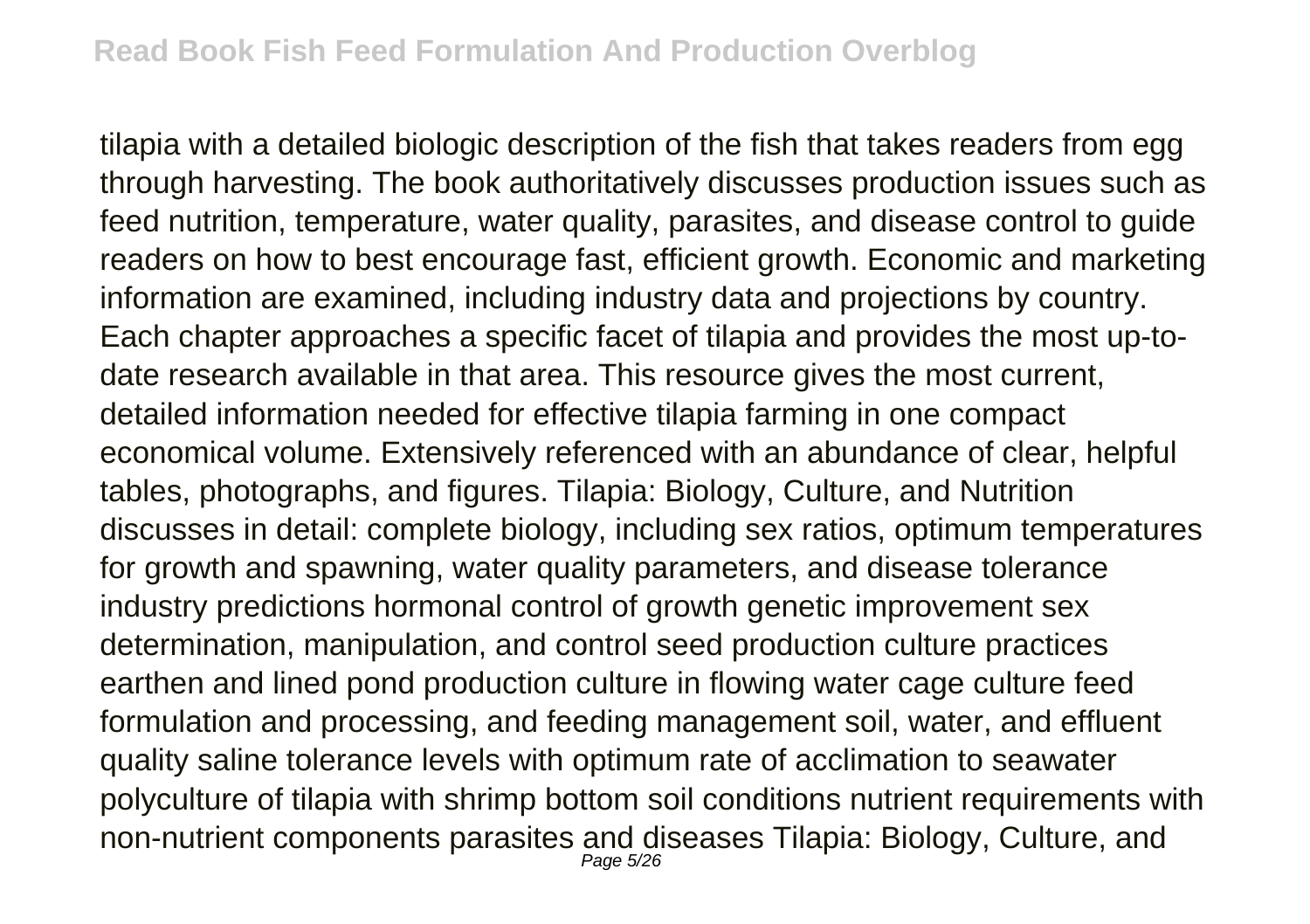Nutrition is essential reading for aquaculturists, nutritionists, geneticists, hatchery managers, feed formulators, feed mill operators, extension specialists, tilapia growers, fish farmers/producers, educators, disease specialists, aquaculture veterinarians, policy makers, educators, and students.

Aquaculture is one of the fastest way to produce animal protein for growing population in the World. Aquaculture is the art, science, and business of producing aquatic plants and animals useful to humans. Fish farming is an ancient practice and date back as far as 2500 BC. In Europe, fish raised in ponds became a common source of food during the Middle Ages. Today, aquaculture plays a major role in global fish supply. Today, the global community faces financial and economic crisis, climatic changes and the pressing food and nutrition needs of a growing population with finite natural resources. As the world's population continues to increase over the coming decades, and global living standards rise, demand for fish is set to keep on growing. With most wild capture fisheries already fully exploited, much of that new demand will have to be met from aquaculture. According to FAO estimates, more than 50 % of all fish for human consumption now comes from aquaculture. Aquaculture is one of the most resource-efficient ways to produce protein. Fish come out well because, in general, they convert more of the feed they eat into body mass than livestock Page 6/26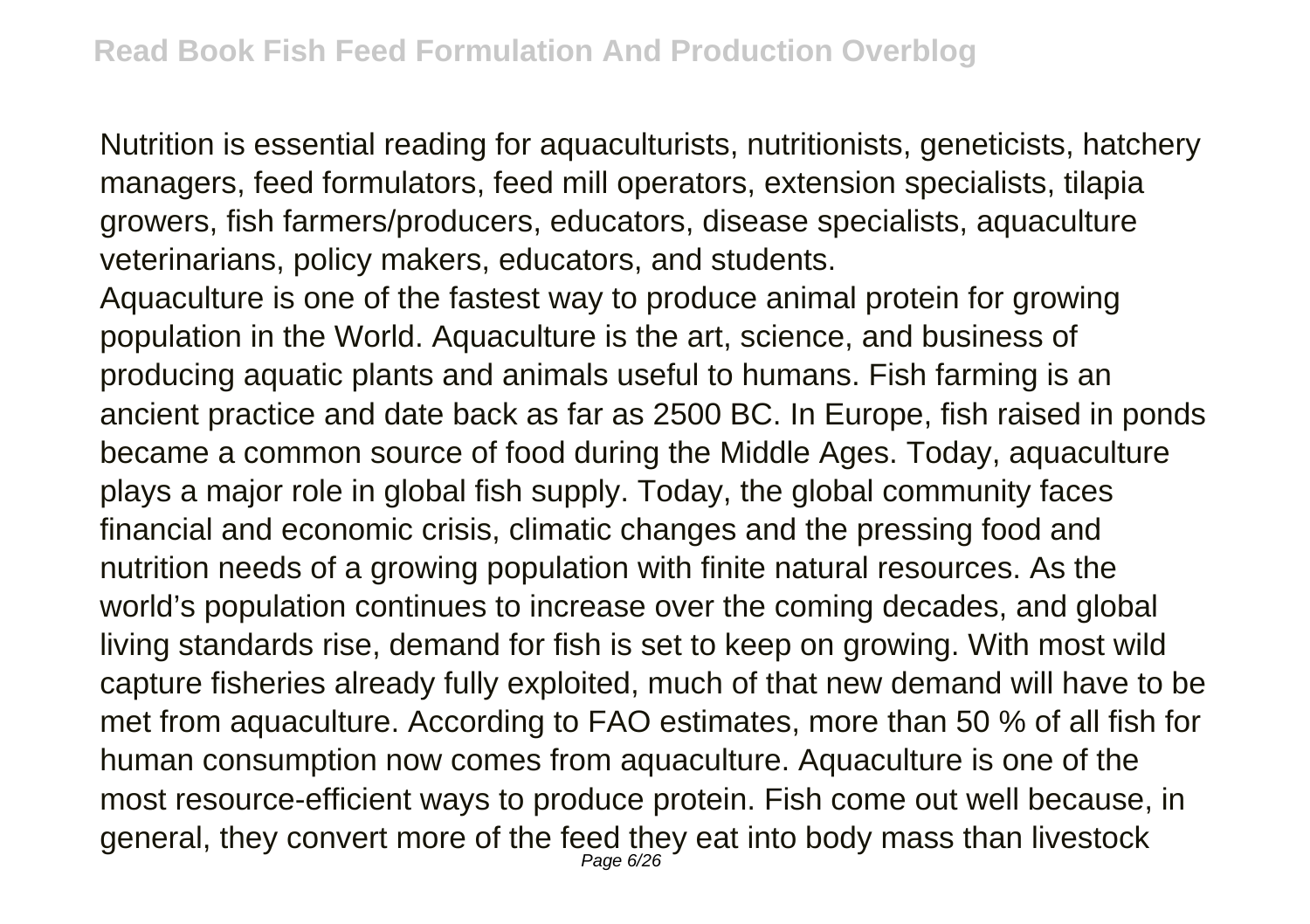animals. Salmon is the most feed-intensive farmed fish to convert feed to body weigt gain and protein followed by chicken. Aquaculture is the controlled cultivation and harvest of aquatic organisms. Most commonly grown are finfish and shellfish, but other aquatic organisms are also cultivated such as seaweed, microalgae, frogs, turtles, alligators, and endangered species. There are many similarities between aquaculture and agriculture, but there are some important differences as well. Aquaculture, like agriculture, is necessary to meet the food demands of a growing global population with diminishing natural fisheries stocks. Aquaculture and agriculture are both farming. However, aquaculture is farming in the water and therefore requires a different set of knowledge, skill, and technology.

The book on Fish Nutrition and Its Relevance to Human Health is an important document in filling the gap of requisite fish nutrition and sustainable aquaculture in different agro-climatic zones and its relevance to human health. The book includes 14 chapters addressing various aspect of nutritional requirement of cultivable finfishes of freshwater, brackish water and marine eco systems including cold water and valley region fisheries. Various aspects on larval and adult feeding with cultivation and intensification of live food organisms including copepods is discussed. Aspects on immunomodulation, role of digestive Page 7/26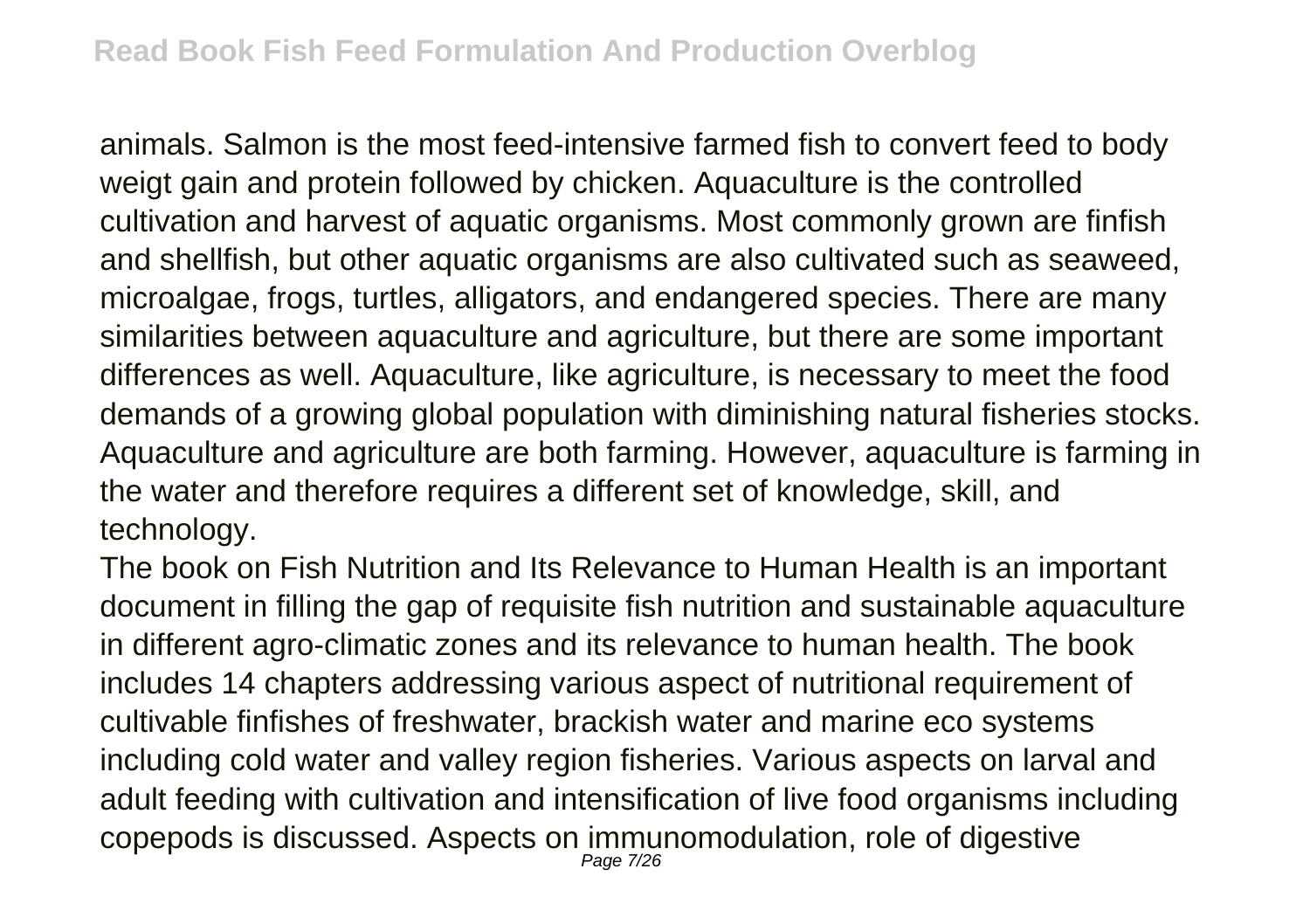enzymes and nutraceuticals, probiotics including nutrigenomics have been well documented. Post harvest and value addition aspects have been the important contribution for fish farming and human nutrition value. A topic has been included on water quality management for safe husbandry practices on bio-flock technology and its relevance for sustainable aquaculture farming systems in a book on fish nutrition and its relevance to human health. Note: T&F does not sell or distribute the Hardback in India, Pakistan, Nepal, Bhutan, Bangladesh and Sri Lanka.

Aquaculture now supplies half of the seafood and fisheries products consumed worldwide and is gaining international significance as a source of food and income. Future demands for seafood and fisheries products can only be met by expanded aquaculture production. Such production will likely become more intensive and will depend increasingly on nutritious and efficient aquaculture feeds containing ingredients from sustainable sources. To meet this challenge, Nutrient Requirements of Fish and Shrimp provides a comprehensive summary of current knowledge about nutrient requirements of fish and shrimp and supporting nutritional science. This edition incorporates new material and significant updates to information in the 1993 edition. It also examines the practical aspects of feeding of fish and shrimp. Nutrient Requirements of Fish and Shrimp will be a key resource for everyone involved in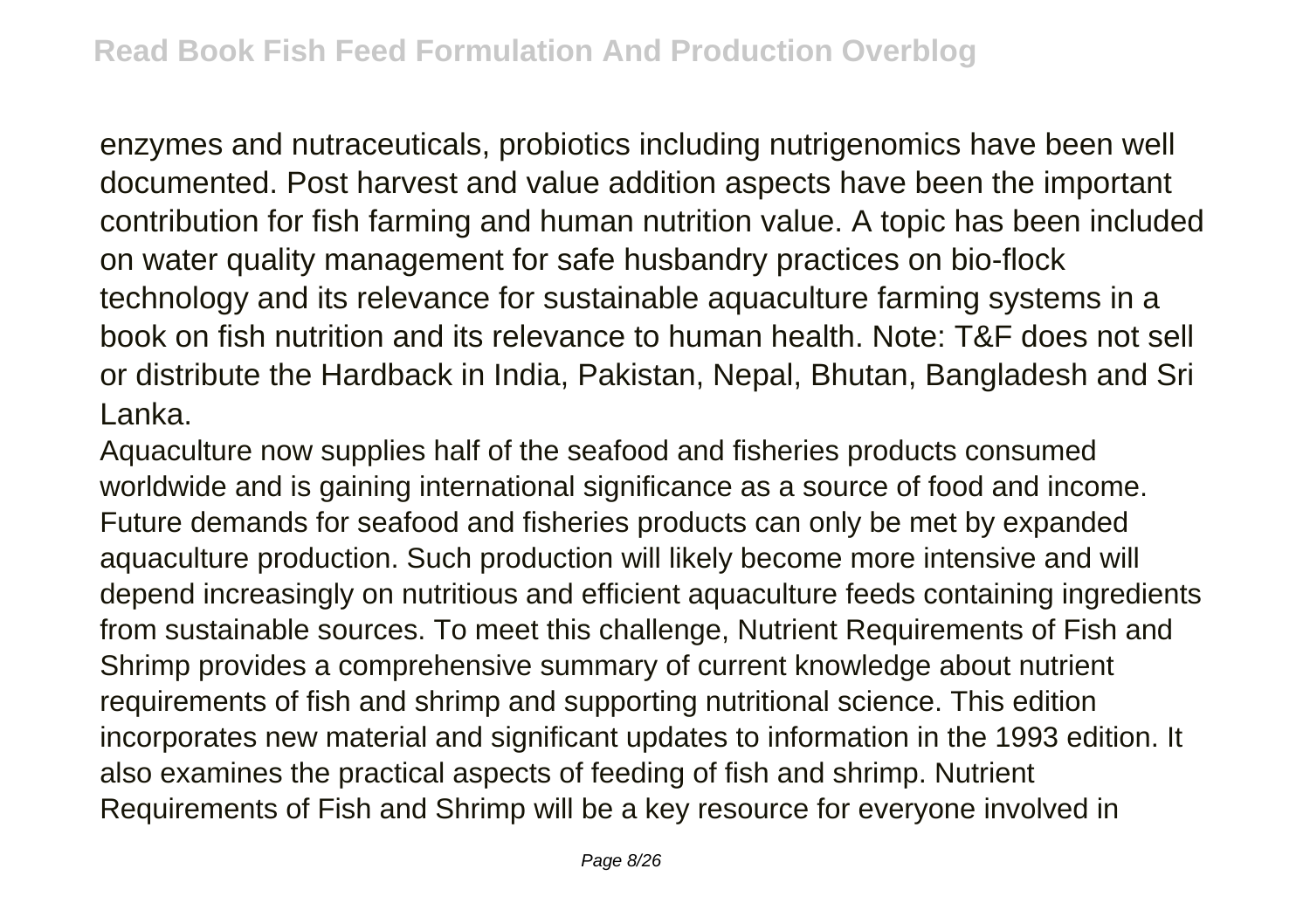aquaculture and for others responsible for the feeding and care of fish and shrimp. It will also aid scientists in developing new and improved approaches to satisfy the demands of the growing aquaculture industry.

Fish Nutrition, Fourth Edition is an up-to-date, authoritative presentation of all key elements of the nutrition of fish and crustaceans. As aquaculture is rapidly expanding, more than 200 herbivorous and carnivorous species occupy a diverse range of ecological niches, and have therefore evolved to utilize a wide array of food sources. This new edition highlights these differences and covers the complexity and challenges associated with fish nutrition, addressing nutrient requirements to produce high-quality, healthful and sustainable resources, the essential nutrients for fish species, including proteins and amino acids, vitamins, minerals and essential fatty acids, a feed quality assessment, and fish pathology. Led by a team of international experts, this edition provides readers with new information on the use of high-throughput technologies in fish nutrition research, the role of feeds on the community structure of the microbiome, and advances in essential nutrient requirements. Features expansive updates to the previous edition, including a new chapter dedicated to diet analysis and evaluation Addresses the roles of fish nutrition and feeds on sustainability and the environmental impacts of aquaculture Covers basic nutritional biochemistry and applied nutritional topics

Current Developments in Biotechnology and Bioengineering: Sustainable Food Waste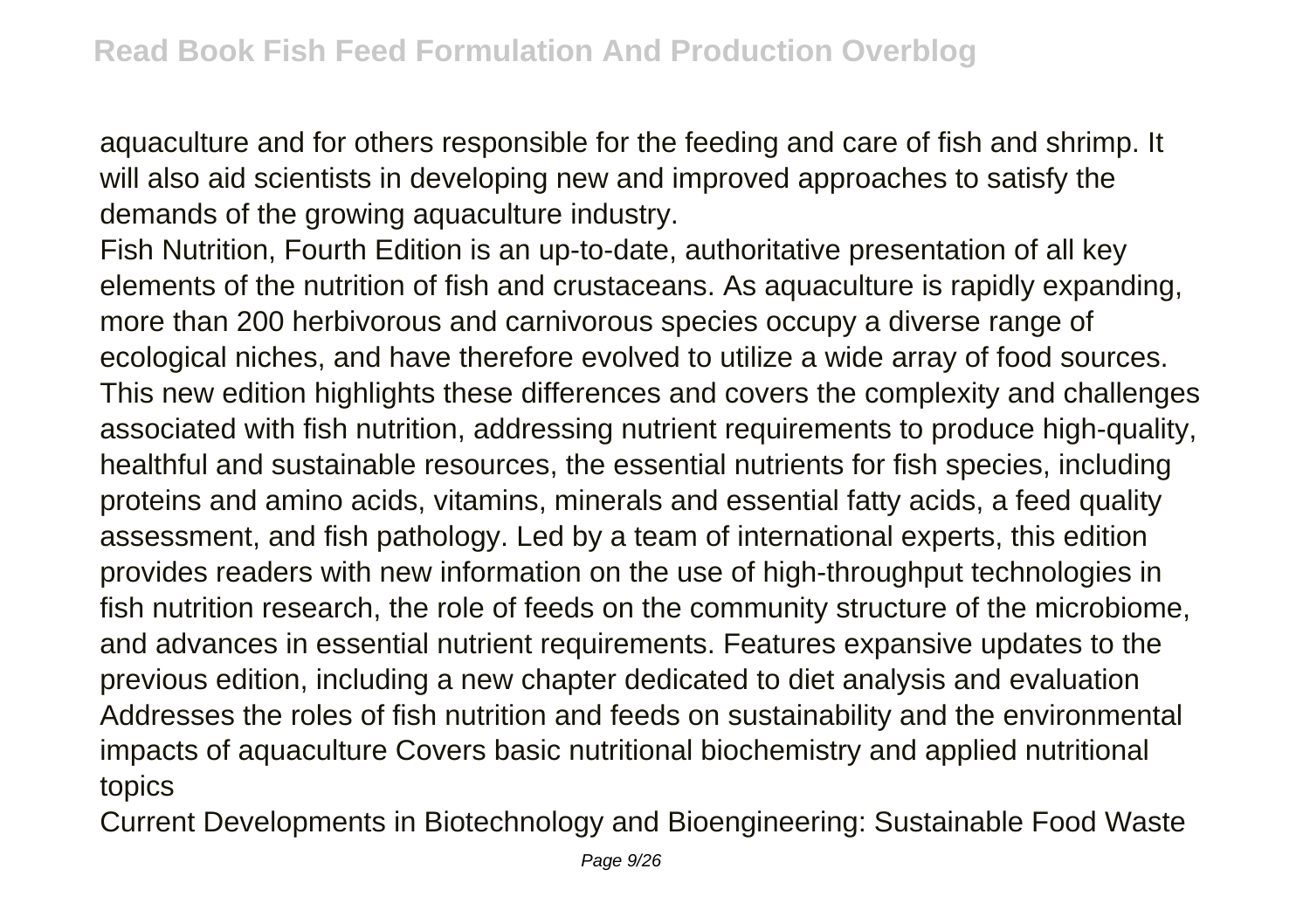Management: Resource Recovery and Treatment covers the latest methods of food waste management and resource recovery from a sustainability perspective and is suitable for universities, municipalities, and companies working in the field. This book provides a comprehensive account of food waste chemistry, the latest techniques for food waste treatment and recycling, sustainability assessment (social, economic, environmental), and challenges in food waste management. The book explores recycling to value-added products using sustainable concepts and methodologies, and is useful as a course or reference book for biochemical engineering, environmental sustainability, and waste management. Covers recycling to value-added products using sustainable concepts and methodologies Provides an exhaustive description of general treatment options and their evaluation guidelines in terms of cost, energy consumption, and waste generation, enabling readers to understand the principles behind various recovery and treatment schemes Describes existing and emerging food waste recycling technologies, products obtained, and process efficiencies Offers a thorough account of critical factors and challenges in food waste valorization, such as handling of new emerging contaminants, end-product purity, and life-cycle assessment This open access book, written by world experts in aquaponics and related technologies, provides the authoritative and comprehensive overview of the key aquaculture and hydroponic and other integrated systems, socio-economic and environmental aspects. Aquaponic systems, which combine aquaculture and vegetable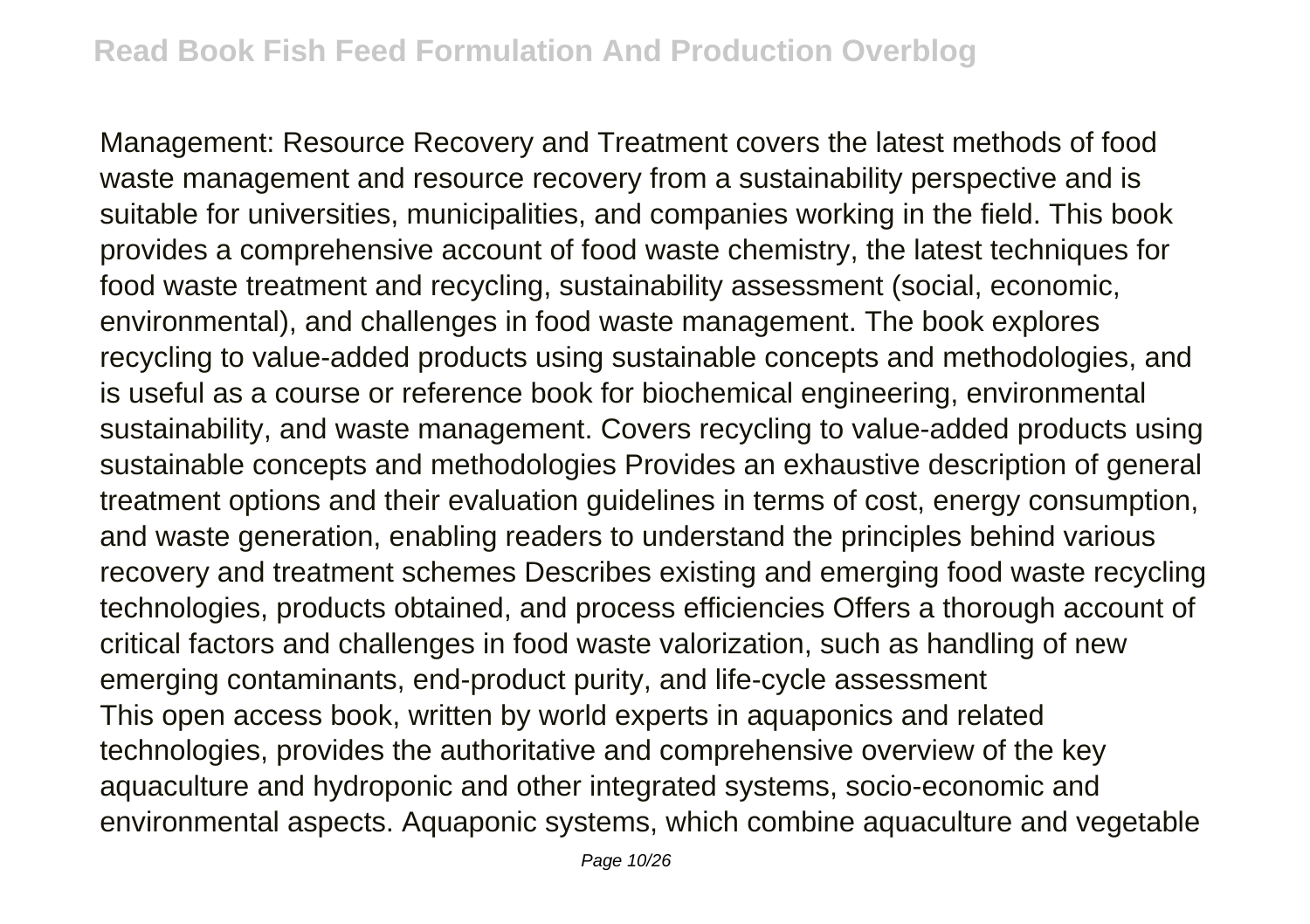food production offer alternative technology solutions for a world that is increasingly under stress through population growth, urbanisation, water shortages, land and soil degradation, environmental pollution, world hunger and climate change. Good nutrition is fundamental to the success and sustainability of the aquaculture industry in terms of economics, fish health, high quality product production and minimizing environmental pollution. This book provides a unique, complete coverage of current information on nutrientrequirements, feed formulations and feeding practices of commercially important aquaculture species cultured around the world. Each chapter contains detailed feeding information on specific species and is written by an expert nutritionist on that species. The book is of interest to those workingprofessionally in the industry, graduate level students and researchers.

The global trade of aquatic organisms for home and public aquariums, along with associated equipment and accessories, has become a multi-billion dollar industry. Aquaculture of marine ornamental species, still in its infancy, is recognized as a viable alternative to wild collection as it can supplement or replace the supply of wild caught specimens and potentially help recover natural populations through restocking. This book collects into a single work the most up-to-date information currently available on the aquaculture of marine ornamental species. It includes the contributions of more than 50 leading scientists and experts on different topics relevant for the aquaculture of the most emblematic groups of organisms traded for reef aquariums. From clownfish, to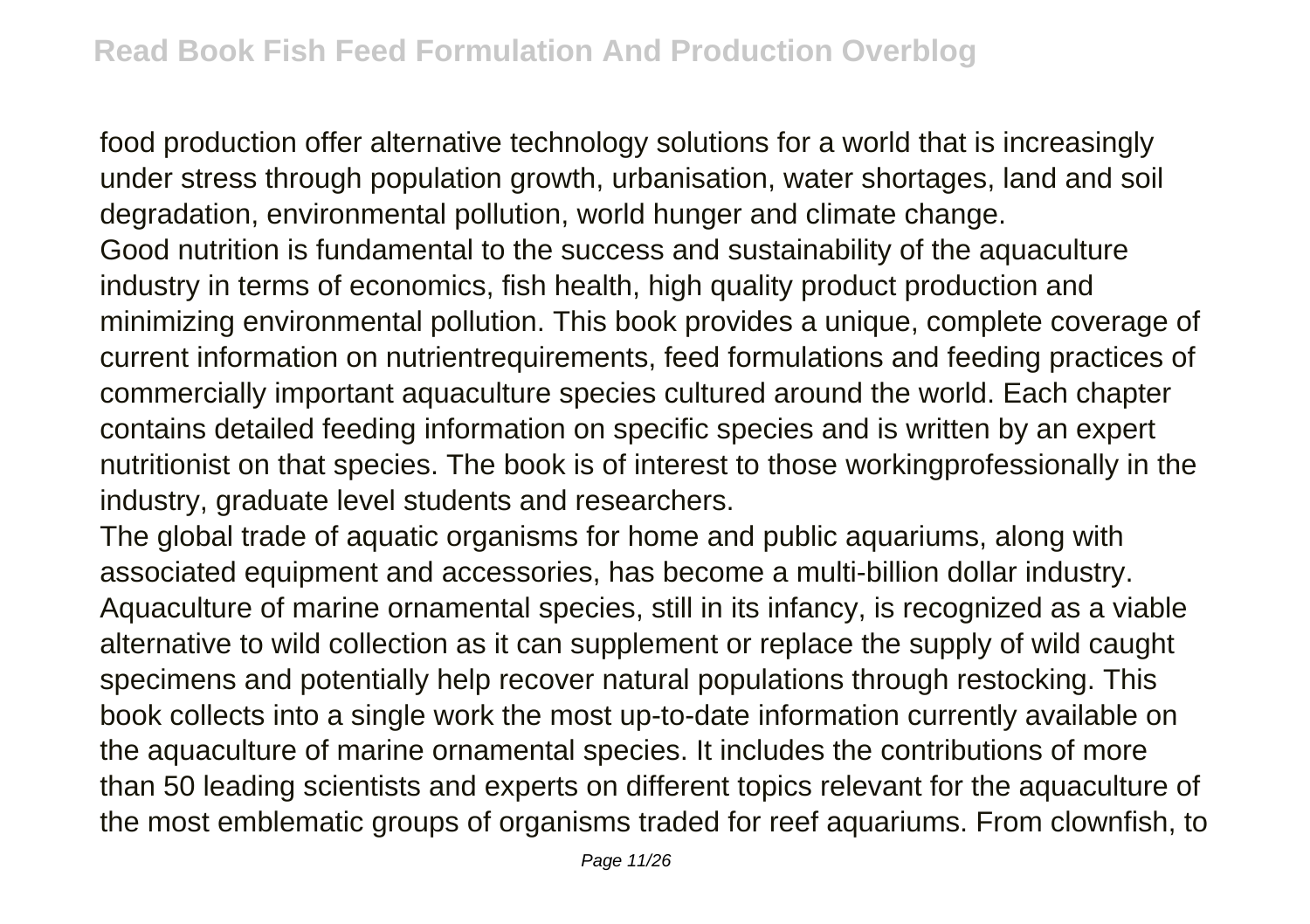angelfish, tangs and seahorses, as well as corals, anemones, shrimps, giant clams and several other reef organisms, all issues related with the husbandry, breeding, and trade are addressed, with explanatory schemes and illustrations being used to help in understanding the most complex topics addressed. Marine Ornamental Species Aquaculture is a key reference for scientists and academics in research institutes and universities, public and private aquaria, as well as for hobbyists. Entrepreneurs will also find this book an important resource, as the culture of marine ornamental species is analyzed from a business oriented perspective, highlighting the risks and opportunities of commercial scale aquaculture of marine ornamentals.

The USAID-funded Sierra Leone Feed the Future (FtF) Agriculture Project implemented by WorldFish has completed its initial pilot phase (July 2015 to September 2016). During this phase, the project identified and tested interventions to develop integrated agriculture-aquaculture (IAA) farming systems and associated value chains to enhance food, nutrition and livelihood outcomes for rural households in Tonkolili District. This project emphasizes rehabilitation and improvement of fish and rice farming systems combined with nutritious vegetable crops. The assessment of existing fish and rice value chains in Sierra Leone was a key component of this initial phase to improve understanding of current farming systems and identify opportunities for interventions to increase productivity and income and improve nutrition among rural households in Tonkolili District. This report presents the key findings of the fish value chain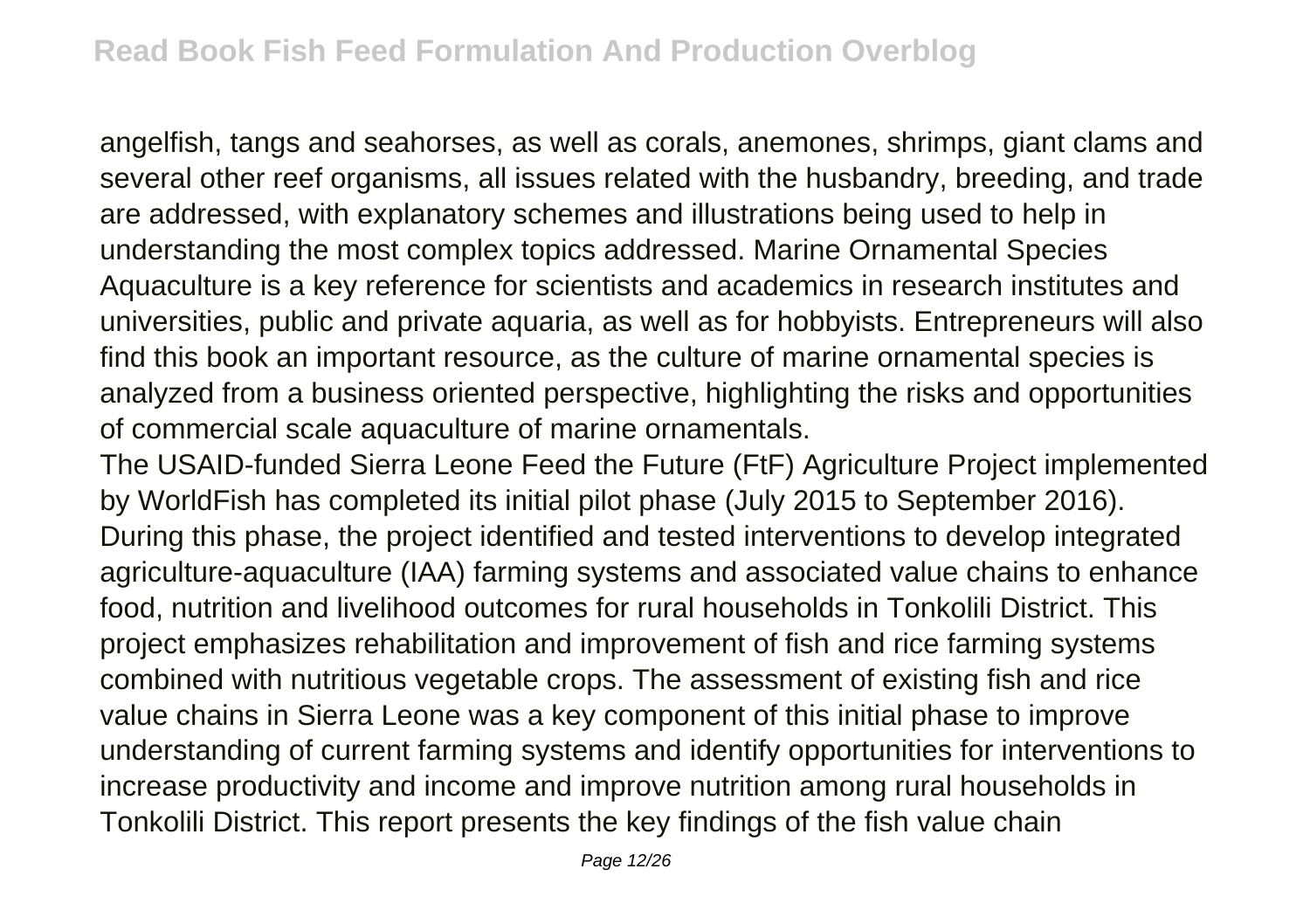assessment, with an emphasis on the development of the aquaculture sector and recommendations for potential value chain interventions in marine and freshwater fisheries and aquaculture sectors.

Current growth in global aquaculture is paralleled by an equally significant increase in companies involved in aquafeed manufacture. Latest information has identified over 1,200 such companies, not including those organizations in production of a variety of other materials, i. e. , vitamins, minerals, and therapeutics, all used in varying degrees in proper feed formulation. Aquaculture industries raising particular economically valued species, i. e. , penaeid shrimps and salmonids, are making major demands on feed ingredients, while relatively new industries, such as til apia farming, portent a significant acceleration in demand for properly formulated aquafeeds by the end of the present decade and into the next century. As requirements for aquafeeds increases, shortages are anticipated in various ingredients, especially widely used proteinaceous resources such as fish meal. A variety of other proteinaceous commodities are being considered as partial or complete replacement for fish meal, especially use of plant protein sources such as soybean meal. In the past five years, vegetable protein meal production has increased 10% while fish meal production has dropped over 50%, since 1989, largely attributed to overfishing and serious decline in wild stock. Throughout fisheries processing industries, traditional concepts as "waste" have given way to more prudent approaches, emphasizing total by-product recovery. Feed costs are a major consideration in aquaculture where in some groups, i. e. , salmonids, high protein-containing feeds using quality fish meal, can account for as much as 40 to 60% of production costs. Drawing on laboratory and farm studies, the book reviews in detail the current state-of-the-art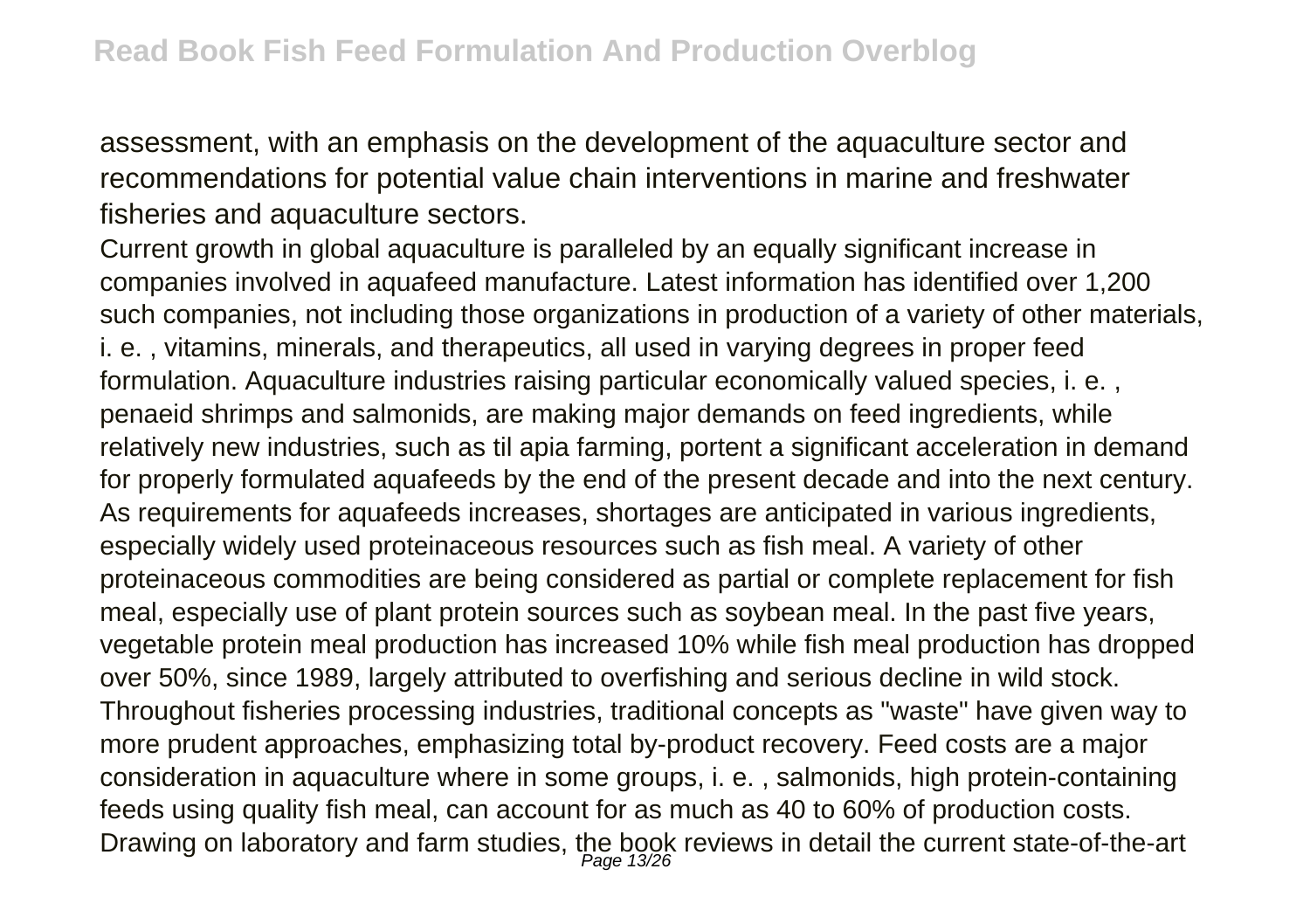scientific research knowledge of fish and crustacean nutrition, from larvae to juvenile fish, through to the final stages of harvesting. Topics covered include issues surrounding the formulation, manufacture and delivery of feedstuffs to fish farms and the text provides a dual focus on fish and shrimp feeding requirements addressing practical applications as appropriate for the European aqualculture industry.

A study was undertaken to know about the fish feed formulation, production, quality control and to investigate the nutrient contents of fish feeds in Shushama Feed Limited. The formulation of feed was done with indigenous ingredients and ingredients imported from different countries. The feed formulation was accomplished through Trial and Error method and Pearson's Square method. During formulation raw ingredients were selected according to the nutrient availability of the feedstuffs to obtain desired nutrient composition in finished feeds. The feed production was accomplished through feed milling process which involved several steps. The quality control program which involved the verification of quality standards, close monitoring of the quality of ingredients through the period of storage prior to usage and during its processing.Proximate composition such as moisture, crude protein, crude lipid, ash, fibre and NFE (nitrogen free extract) of finished feeds were evaluated.

Aquaculture, the youngest, fastest-growing, and most dynamic protein-producing industry, has the key advantage of efficient use of feed that allows farmed fish to be competitively priced compared with terrestrial proteins. Sustainable Aquafeeds: Technological Innovation and Novel Ingredients explores the present and future evolution of feeds, explains the current challenges for aquaculture, and considers how advances in technologies and ingredients can produce aquafoods for the increasing world population. International contributors to this book provide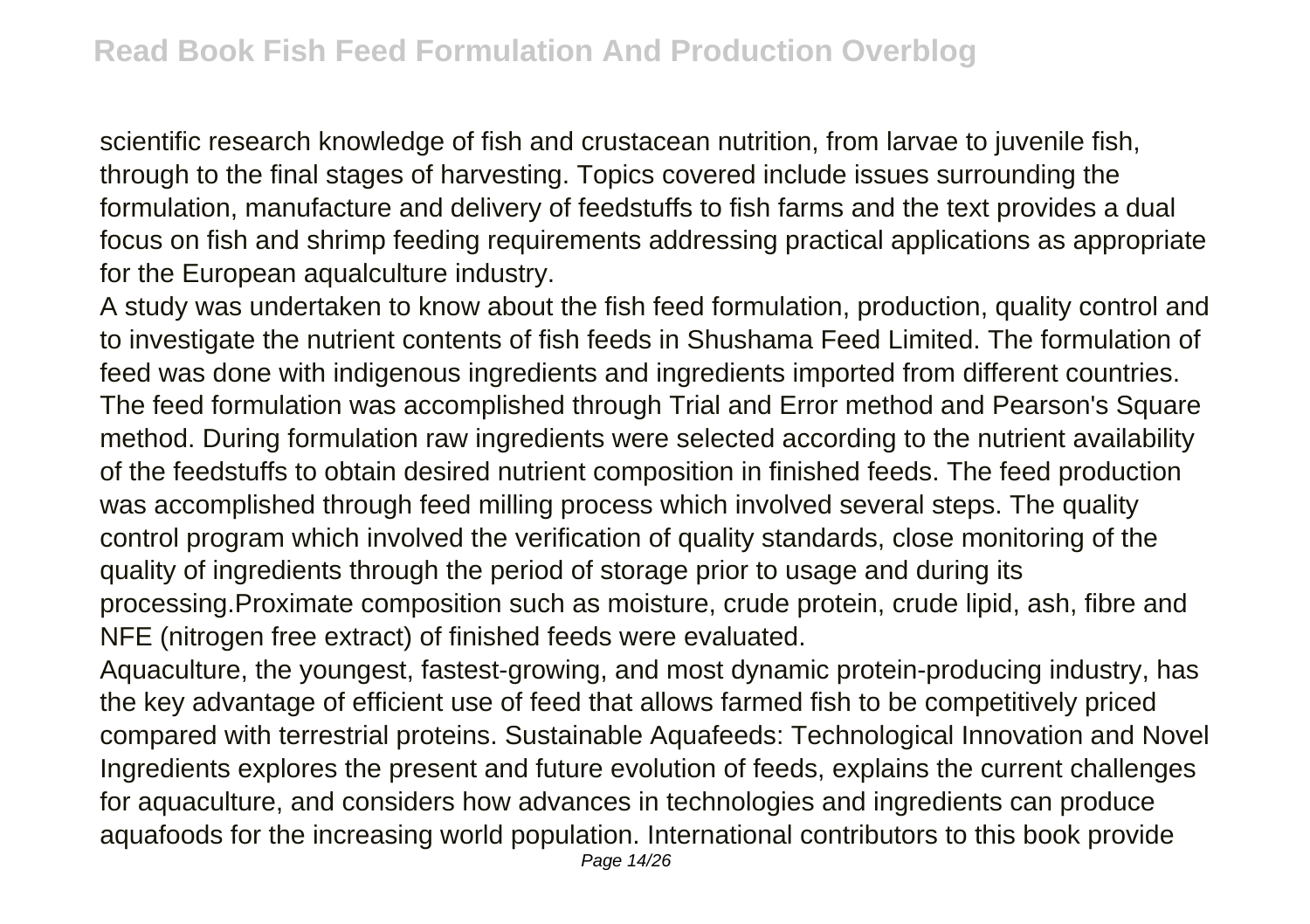state-of-the-art information on the profile of the aquafeed industry, including factors affecting supplies and prices of key ingredients for aquafeed production. An entire set of chapters covers the scientific advances and feed industry initiatives in accordance with modern consumer trends, updating readers on the most promising strategies. These include the use of novel ingredients for nutrient supplementation and the enhancement of their use by genetic selection. The authors hope to inspire a collaboration of NGOs, researchers, and private partnerships to replace wild-caught ingredients by accelerating and supporting the scaling of innovative, alternative, aquaculture feed ingredients, including bacterial meals, plant-based proteins, algae, and yeast.

Tilapia Culture, Second Edition, covers the vital issues of farmed tilapia in the world, including their biology, environmental requirements, semi-intensive culture, intensive culture systems, nutrition and feeding, reproduction, seed production and larval rearing, stress and disease, harvesting, economics, trade, marketing, the role of tilapia culture in rural development and poverty eradication, and technological innovations in, and the environmental impacts of, tilapia culture. In addition, the book highlights and presents the experiences of leading countries in tilapia culture, thus making it ideal for tilapia farmers and researchers who seek the most relevant research and information. The new second edition not only brings the most updated information within each chapter, but also delivers new content on tilapia transfers, introductions and their impacts, the use of probiotics and other additives in tilapia culture, tilapia trade, including marketing, and sustainability approaches and practices, such as management practices, ecosystem approaches to tilapia culture, and value chain analyses of tilapia farming. Presents the biology of tilapia, including taxonomy, body shapes, geographical distribution,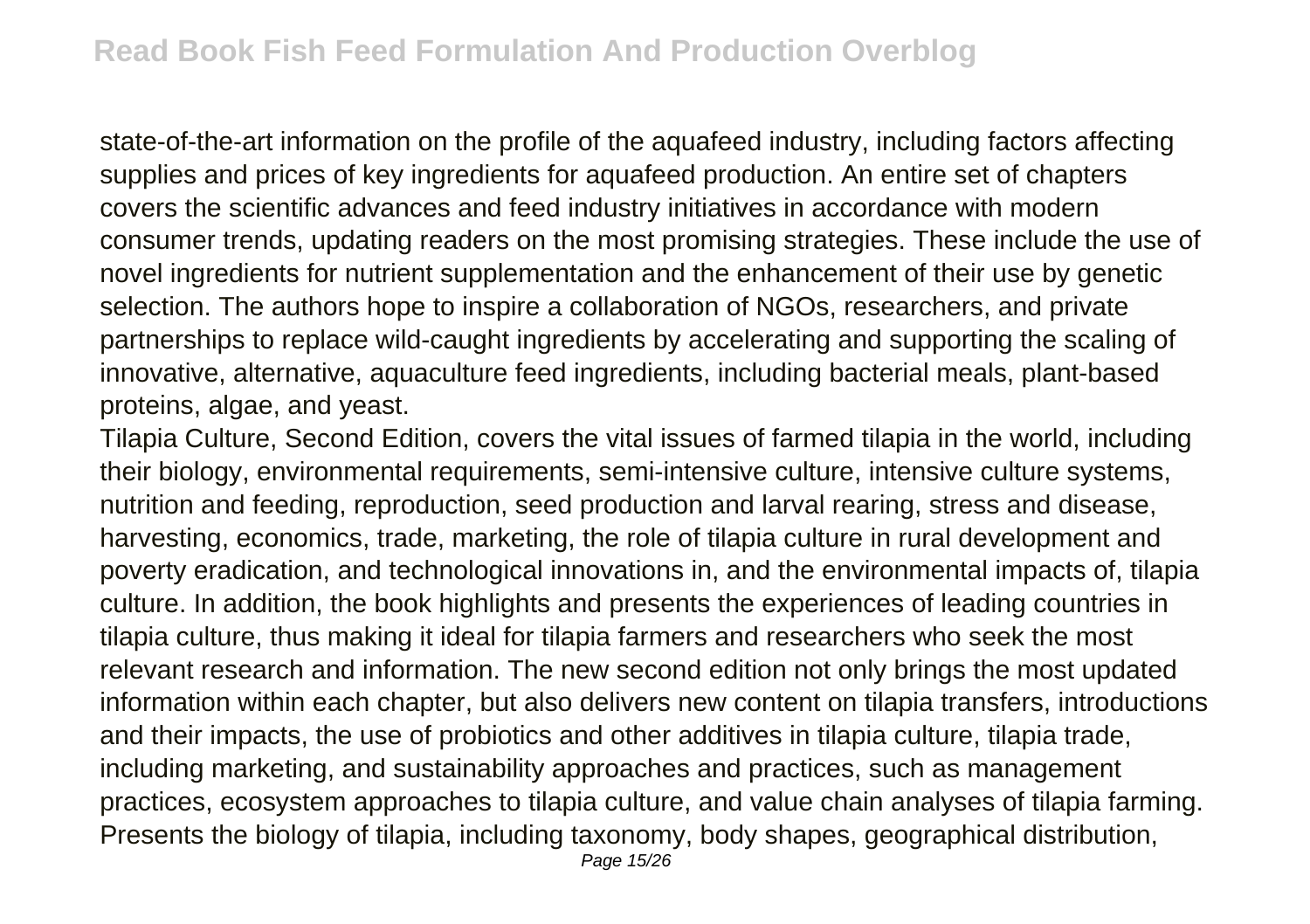introductions and transfers, gut morphology, and feeding habits Covers semi-intensive tilapia culture in earthen ponds, tanks, raceways, cages, recirculating systems, and aquaponics Provides the latest information on brood stock management, production of monosex tilapia, seed production, and larval rearing under different culture systems Highlights the most common infectious and non-infectious diseases affecting farmed tilapia, with a full description of disease symptoms and treatment measures Provides an in-depth exploration of tilapia economics, trade and marketing

After agreeing on the methodology and outline of the country reports, the authors of the case studies, for each feeding strategy and farming system, analyzed demographic factors (including age and marital status, education and ownership structure), physical characteristics (average number of ponds and average pond size), and other input features (stocking strategies, feeding practices, types of feed, frequency and intensity of feeding and labour utilization). The case studies also identified the principal input costs, assessed the economic rates of return (gross and net margins), returns to labour, land and capital, gross and net total factor productivity, break-even prices and production and returns on capital for each feeding strategy. Problem areas were identified for the different farming systems.

A comprehensive and authoritative synthesis on the successful production of fish larvae Success Factors for Fish Larval Production is a vital resource that includes the most current understanding of larval biology, in the context of larval production. The text covers topics such as how external (environmental and nutritional) and internal (molecular/ developmental/ physiological/ behavioral/ genetic) factors interact in defining the phenotype and quality of fish larvae and juveniles. The expert contributors review broodstock genetics and husbandry, water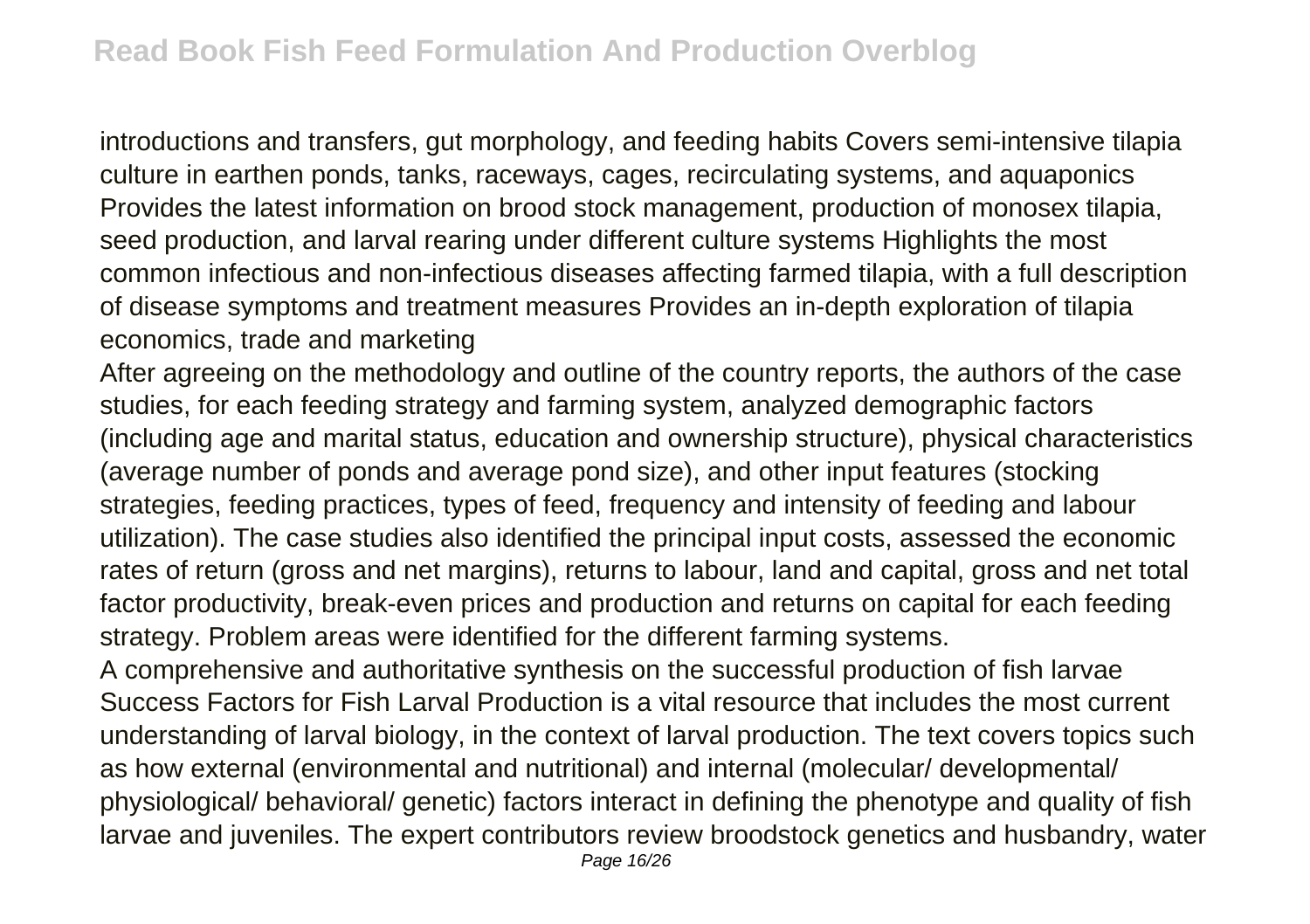quality, larval nutrition and feeding, growth physiology, health, metamorphosis, underlying molecular mechanisms, including epigenetics, for development, larval behavior and environmental conditions. Compiled by members of a European Union-funded consortium of top researchers, Success Factors for Fish Larval Production provides a wide-range of authoritative information for the aquaculture industry and academia. In addition to a wealth of information, the authors review research and commercially applicable larval quality indicators and predictors. The successful production of good-quality fish larvae is of vital importance for fish farming and stock enhancement of wild fisheries: Includes contributions from a consortium of noted researchers and experts in the field Deals with on how to improve egg quality and larval production via broodstock management and nutrition Suggests ways to control the phenotype of juveniles and table-size fish via manipulations of the conditions of larval rearing (e.g., epigenetics) Includes ideas for optimizing diet composition, formulation, and technology Integrates knowledge and practical experience in order to help advancing excellence in aquaculture Success Factors for Fish Larval Production offers fish biologists, developmental biologists, physiologists and zoologists the most current and reliable information on the topic. All those working in fish aquaculture facilities and hatcheries in particular will find great interest to their commercial operations within this book.

In this monograph, experts provide current knowledge on nutrient requirements and effects of deficiencies on commercially important aquaculture species. The information presented affects the development of more cost-effective feeds, the increased use of and market demand for agricultural and aqua-cultural products and by-products, and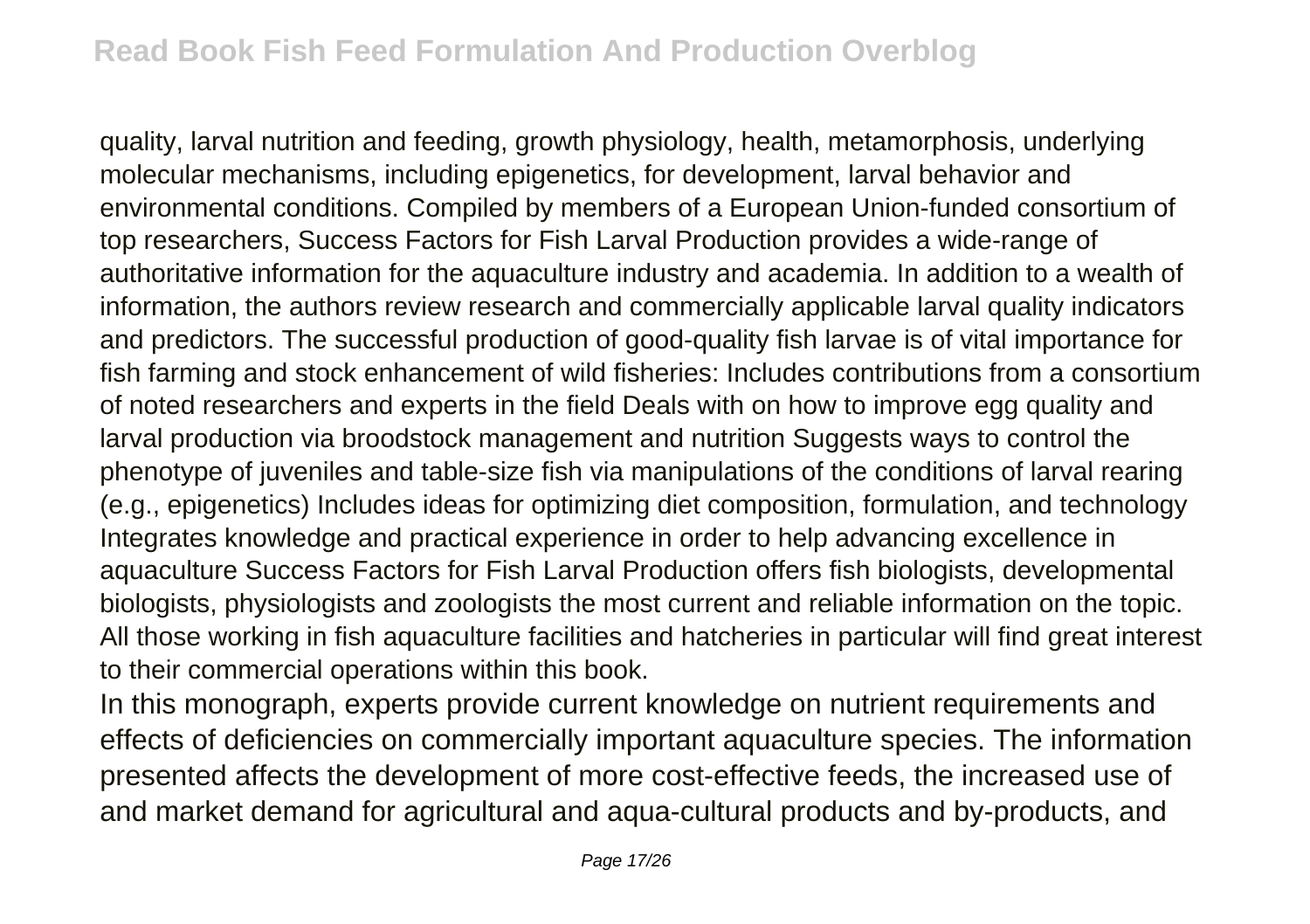the potential for decreased pollution. This monograph is useful to students, nutritionists, food technologists, feed formulators and manufacturers, oilseed producers, and aquaculturists.

Aquafeed FormulationAcademic Press

This technical paper provides a comprehensive review of on-farm feeding and feed management practices in aquaculture. It comprises of ten case studies on feeding and feed management practices carried out in seven selected countries of Asia and Africa for eight species that belong to four major farmed species of freshwater finfish and shellfish. The paper also includes an analysis of the findings of all case studies and a separately published case study for Indian major carps carried out in India. A review from ten invited specialist on feed management practices from regional and global perspectives and an overview of the current status of feed management practices are also part of this technical paper.

This book is the result of collaborative work between INRA and the Association Fran§aise de Zootechnie (AFZ). The tables in this book present the chemical composition and nutritional values of the feed materials fed to the main farm species. The feed materials included in this publication are used both in the formulation of compound feeds and as straight feedstuffs (concentrates and by-products). The values of chemical composition were mainly obtained using field data collected by AFZ from laboratories specialising in animal feeding (the data base includes over one million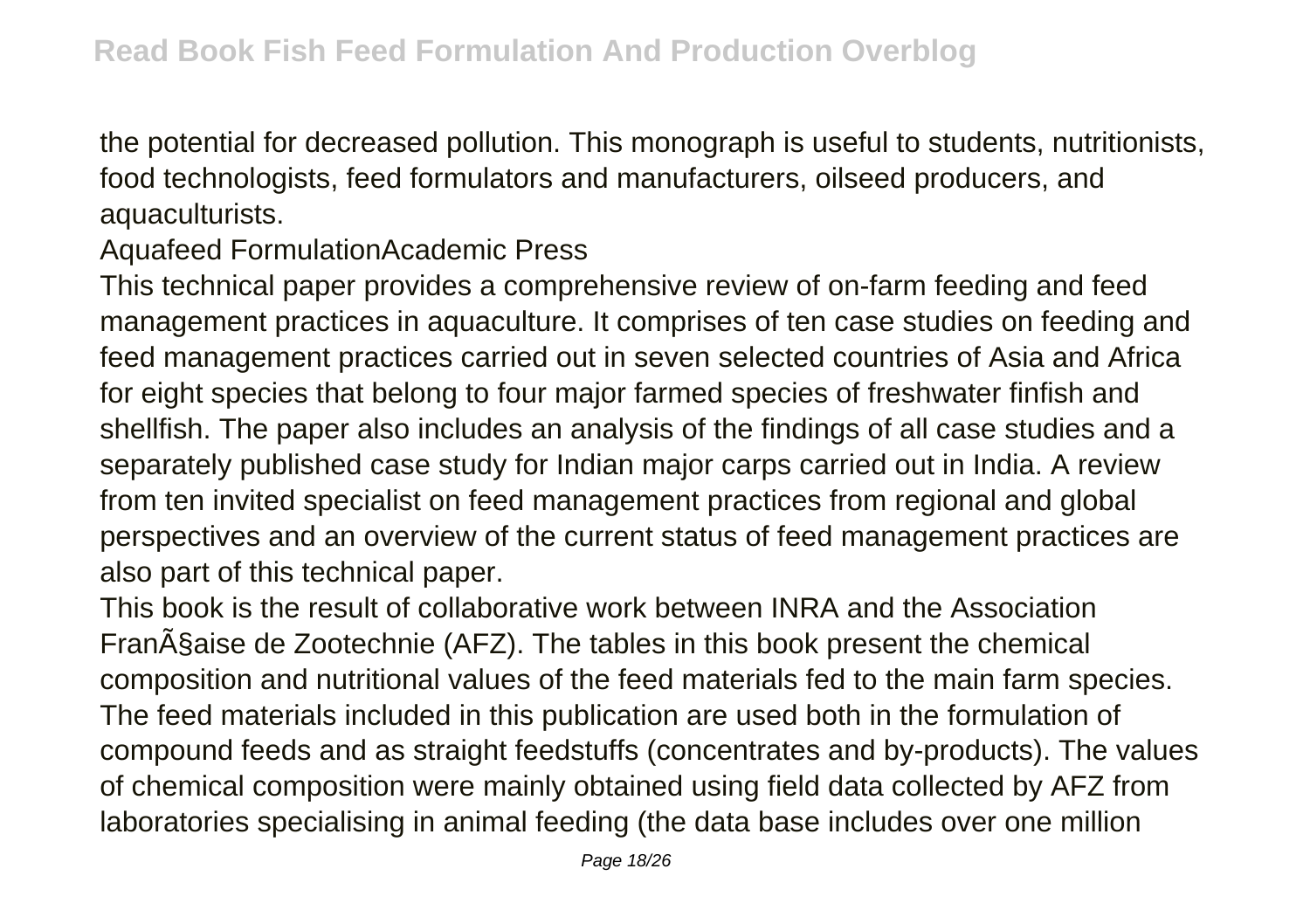values). The nutritional values result principally from experimental work performed by INRA and its partners. The data used take into account the evolution in feed materials and nutritional concepts. Important characteristics have been introduced, namely net energy for pigs (growing pigs and sows), amino acid digestibility, mineral availability and starch degradability for ruminants. In the present context of animal feeding and the new challenges that it faces (product quality and safety, animal health and welfare, environmental issues), this publication provides a reliable scientific reference document for feed manufacturers, veterinarians, extension officers, farmers, lecturers and students. Daniel Sauvant is professor of animal sciences at INA P-G, director of the Physiology of Nutrition and Feeding Research Unit at INRA/INA P-G, president of AFZ and a member of the expert committee on Animal Feeding at AFSSA. Jean-Marc Perez is deputy director of the Animal Physiology and Livestock Systems Department at INRA and scientific director of the journal INRA Productions Animales. Gilles Tran is the French Feed Database project manager at AFZ.

Using the latest research in fish nutrition, this volume revises and combines the 1981 edition on coldwater fish and the 1983 edition on warmwater fish and shellfish. In addition to updating requirements for energy, protein, minerals, and vitamins, this book provides, for the first time, summary tables on nutrient requirements of a variety of fish species, including channel catfish, rainbow trout, Pacific salmon, carp, and tilapia. Tabular data on amino acid requirements of 11 species are also included. Shellfish are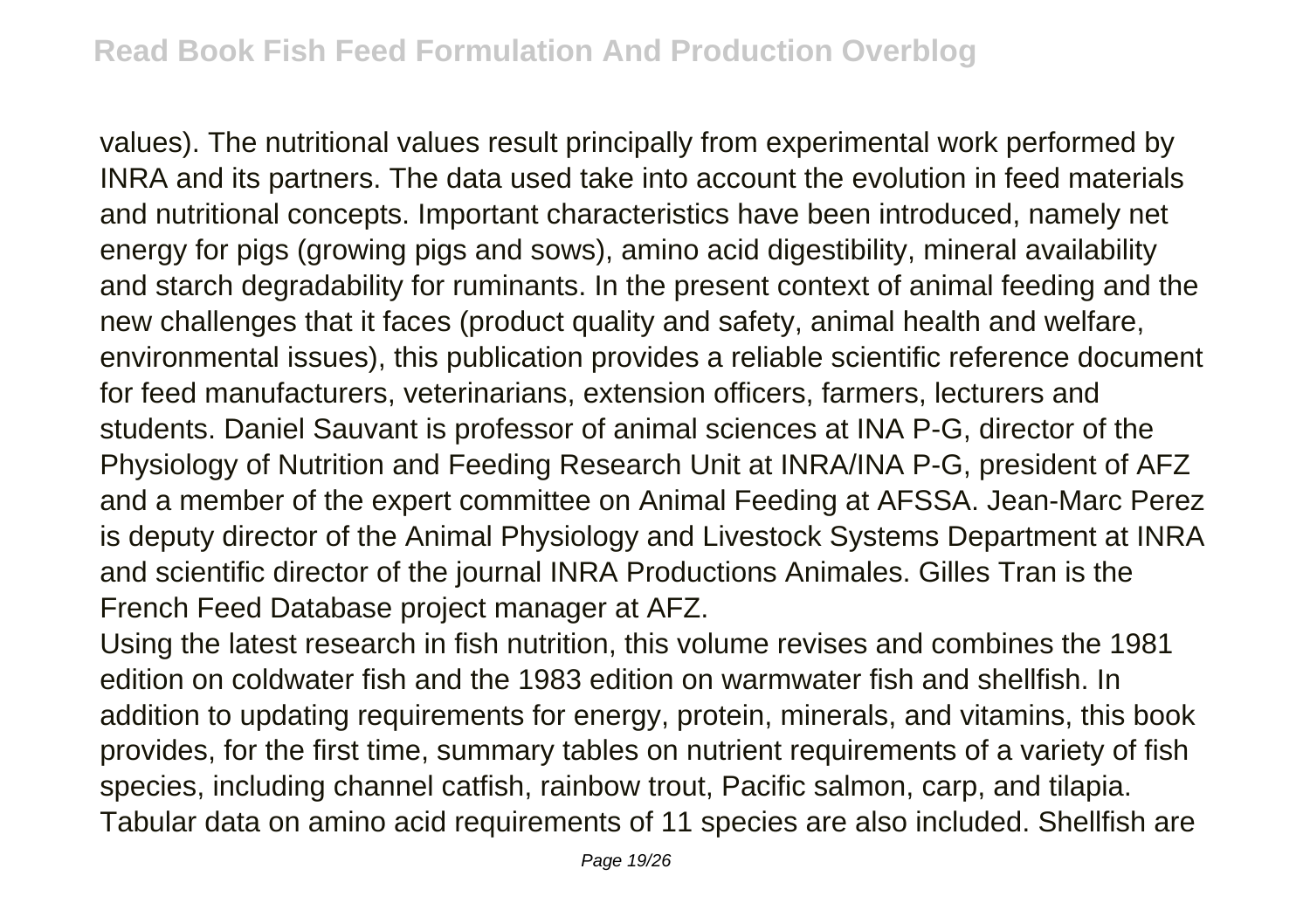not included in this edition because of lack of scientific information.

Aquafeed Formulation is the only resource that provides summaries with examples and formulation techniques specifically to meet the needs of anyone in the aquaculture industry. As feed is the largest single cost item in aquaculture production, and formulating aquaculture feed requires many combinations of several ingredients and nutrient requirements, this book takes a clear-and -concise approach, providing essential information on formulation and covering relevant available software, feed nutrients, and additives such as enzymes and phytase and conjugated fatty acids, as well as best industry practices to improve aquafeed production. Users will find this to be a one-stop resource for anyone interested or involved in, the global aquaculture industry. Includes the latest software evaluation for calculating protein and amino acid sources, trace minerals, and vitamins for aquaculture diets Provides essential information on formulation, covering feed nutrients and additives such as enzymes and phytase and conjugated fatty acids Presents factors affecting nutrient recommendations for aquaculture diets and nutritional effects on aquaculture nutrient excretion and water quality Covers a broad range of techniques to understand the nutrient recommendations in the NRC guide

Published in Cooperation with THE UNITED STATES AQUACULTURESOCIETY The rapid growth of aquaculture worldwide and domestically hascaused concerns over social and environmental impacts.Environmental advocacy groups and government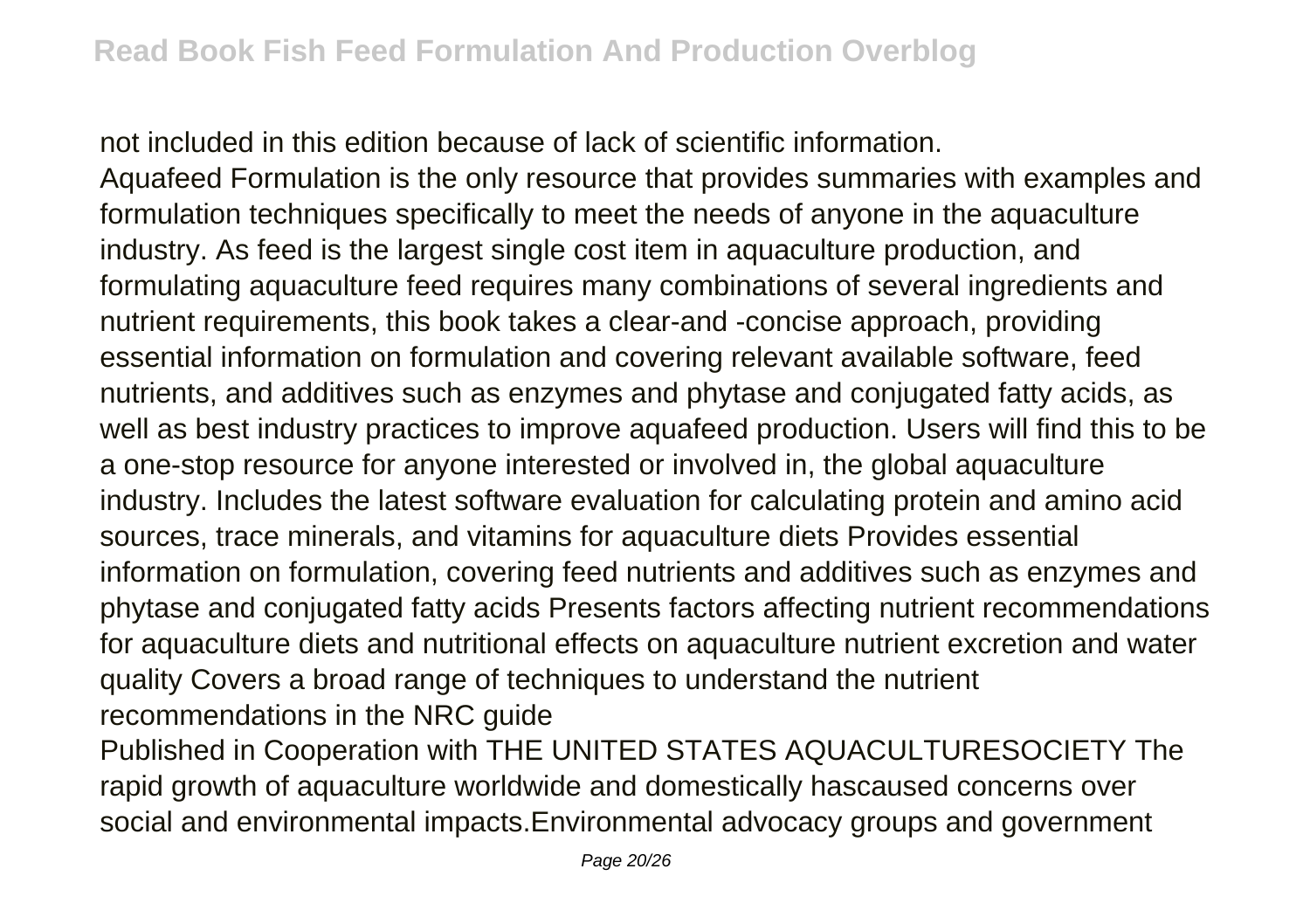regulatory agencieshave called for better management to address potentially negativeimpacts and assure sustainable aquaculture development. BestManagement Practices (BMPs) combine sound science, common sense,economics, and site-specific management to mitigate or preventadverse environmental impacts. Environmental Best Management Practices for Aquaculturewill provide technical guidance to improve the environmentalperformance of aquaculture. This book will be the onlycomprehensive guide to BMPs for mitigation of environmental impactsof aquaculture in the United States. The book addresses developmentand implementation of BMPs, BMPs for specific aquacultureproduction systems, and the economics of implementing bestmanagement practices. Written by internationally recognized expertsin environmental management and aquaculture from academia,government, and nongovernmental organizations, this book will be avaluable reference for innovative producers, policy makers,regulators, research scientists, and students. A unique resource that describes the ingredients included in an aquaculture diet, species profiles, processing methods, impacts to environment and industry, and more. Aquaculture is and will remain a major food producing sector in the future. To become more efficient and successful in the aquaculture industry, operations need to provide good nutrition. Alternative Protein Sources in Aquaculture Diets is a unique source describing the ingredients included in fish and crustacean diets, their nutrient compositions, species profiles, suitability for species,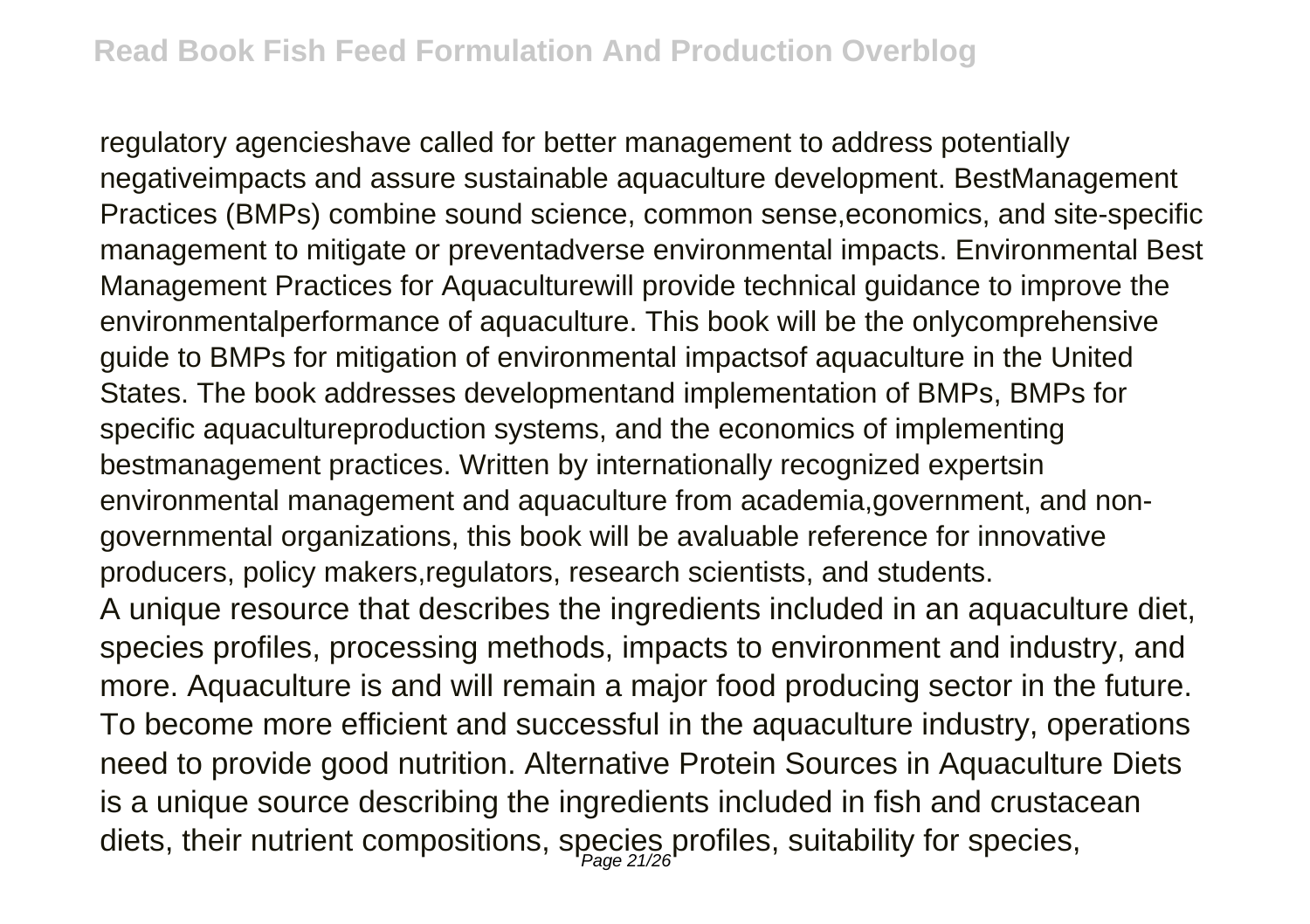processing methods, and impacts of alternative ingredients on the environment and to the aquaculture industry. World-renowned nutritionists and feed technologists explore practical ways for the aquaculture industry to expand and remain competitive, and discuss ways to develop less expensive alternative sources or protein. Diet costs take up a huge chunk of operating expenditures, with fish meal being one of the most expensive ingredients in the aquaculture diet. Alternative Protein Sources in Aquaculture Diets provides detailed knowledge on the use of alternative plant and animal protein sources, offering opportunities to either partially or completely replace fish meal. This comprehensive, up-to-date text discusses the most widely used ingredients as well as various previously under-utilized ingredients which could be of significant potential in the future. The book is extensively referenced and includes numerous helpful tables to clearly present data. Topics discussed in Alternative Protein Sources in Aquaculture Diets (for finfish and crustacean species) include: farmed fish diet requirements - reduction of waste through diet formulation poultry by-product meal - meat packing by-products - soybean protein foodstuffs cottonseed meal - lupins - unconventional plant protein supplements. Students in animal science, industry personnel involved in the feeding of animals, and professionals working for feed-mixing companies will all benefit from this Page 22/26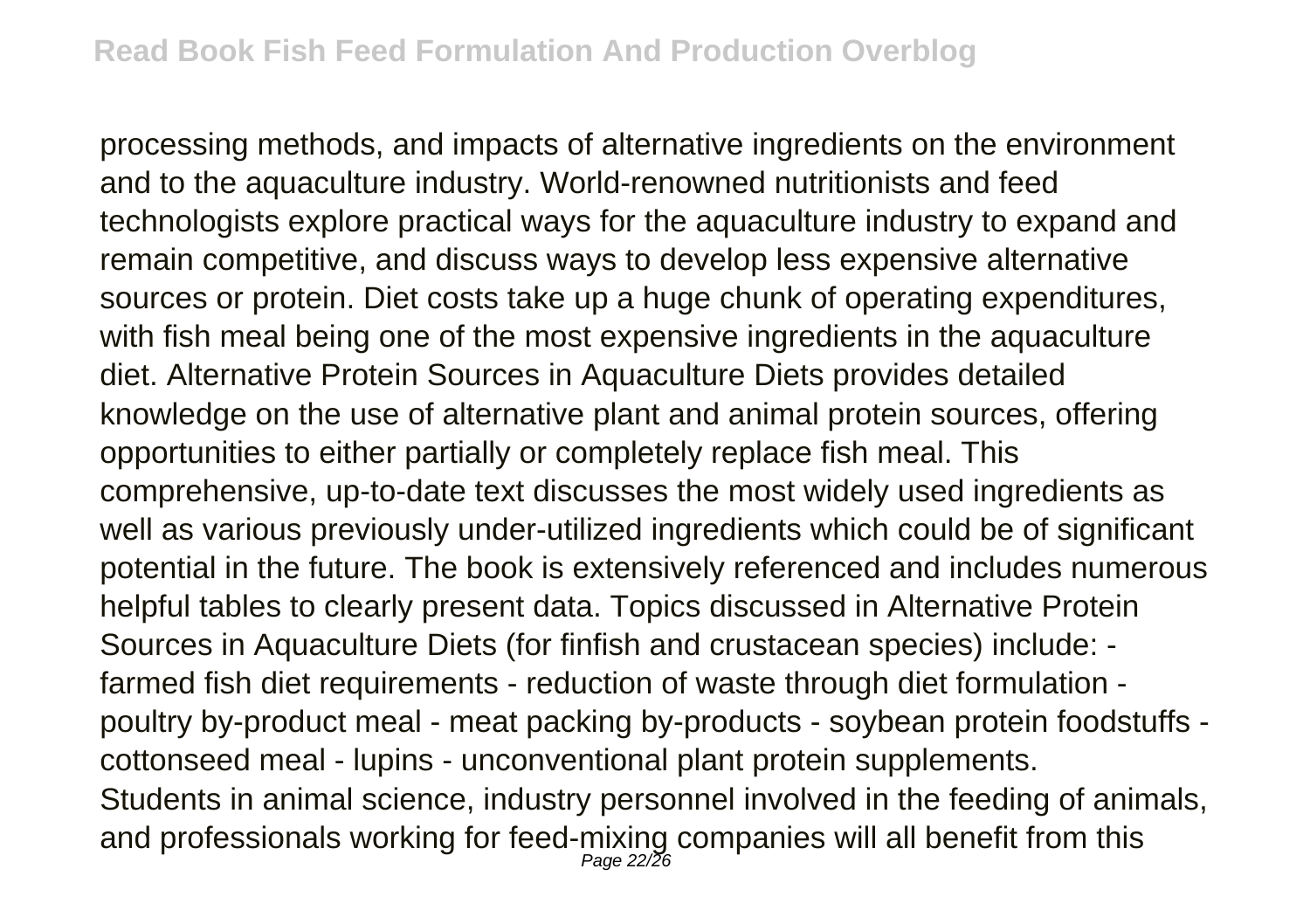current, comprehensive package - a text on the economic and nutritional aspects of feed formulations that optimize nutritional content while minimizing costs. Animal Feed Formulation applies a well-tested, easy-to-use computer program called UFFDA that illustrates the principles of least-cost food formulation. Developed in a cooperative effort by the Departments of Poultry Science and Agricultural and Applied Economics at the University of Georgia, UFFDA is menudriven software that has the editing capabilities of a spreadsheet program for altering the ingredient and nutrient matrix. The book begins by solving a simple ration-balancing problem, providing step-by-step instructions with the computer program that any user - even one without computer training - can readily follow. It then discusses specific feed formulation techniques in terms of their practical applications and economic implications. Included are such techniques as sensitivity analysis, parametric cost and nutrient ranging, optimum-density formulation, multi-blending, and risk analysis, among others. Applying these and other techniques using the special features of UFFDA, users can select the proper ingredients, adjust proportions among nutrients, determine which feeds might require scarce ingredients, consider the risks involved in dealing with ingredients with below-average compositions, and ultimately determine the costs and nutritional content of various feed formulations. The program can be applied Page 23/26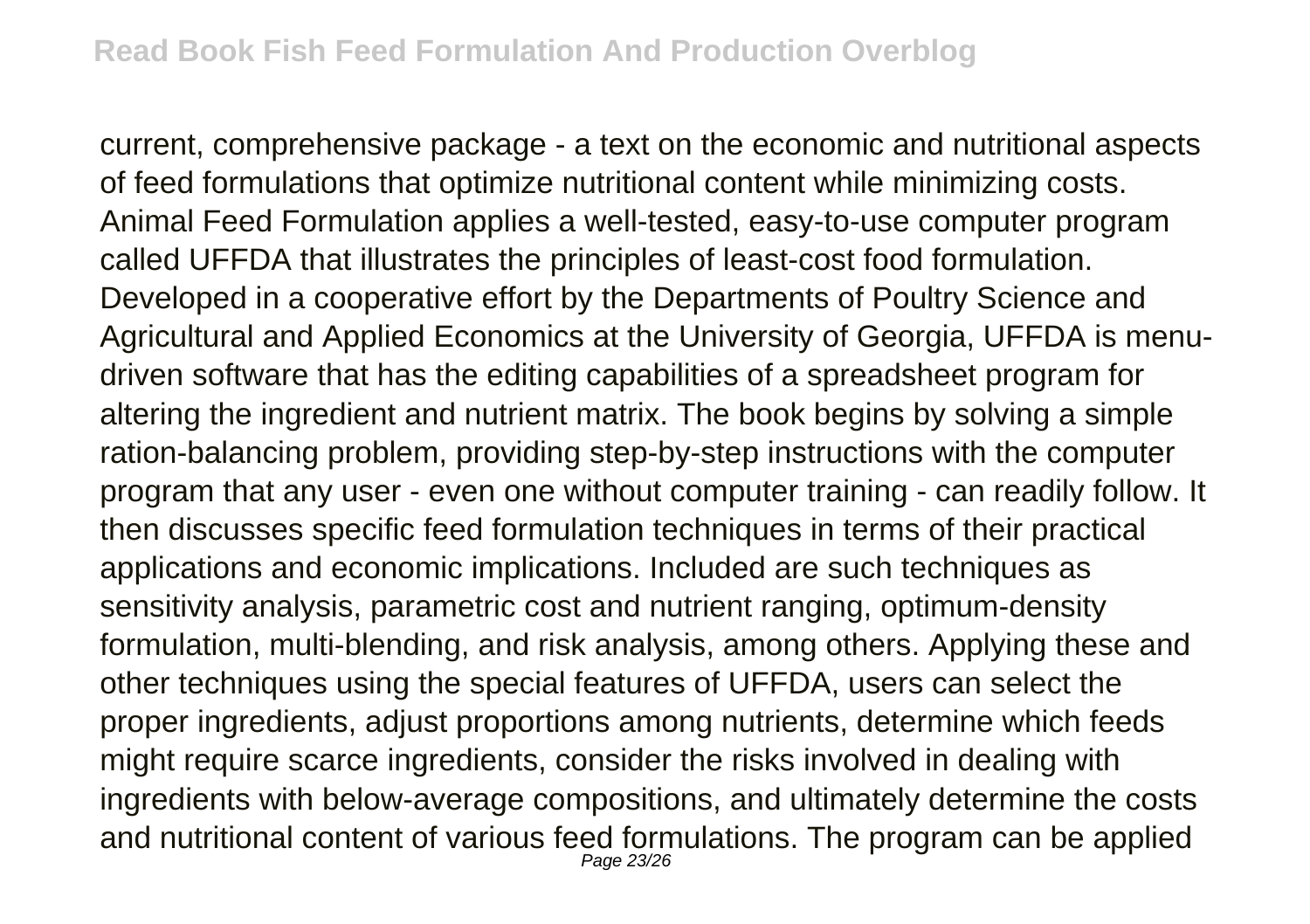to determining feed formulations for any animal, including sheep, beef and dairy cattle, swine, turkeys, broilers, catfish, and horses. Practitioners who are growing animals will be able to maximize the nutritional content of their feed while keeping costs down. Professionals working in feed-mixing companies will be able to maximize profits by offering products composed of low-cost ingredients that are also of good nutritional value. Students will gain a firm background in nutritional and economic concepts, insight into how to apply them to practical problems, and an understanding of the way good nutrition and good value can be achieved by applying the latest computer technology.

Experts are predicting that demand for marine fish oil will soon outstrip supply, creating extreme urgency within the global aquafeed industry to find viable alternatives. Fish Oil Replacement and Alternative Lipid Sources in Aquaculture Feeds is the first comprehensive review of this multifaceted, complex issue. It also addresses the crucial questions about whether or not the industry will be able to meet increasing worldwide demand for fisheries products. The First & Only Book Specifically Addressing this Issue With contributions from more than 30 international experts, the book provides a global perspective on the production, rationale, and use of fish oils, vegetable oils, and animal fats in relation to the aquaculture and aquafeed industries. After a detailed discussion Page 24/26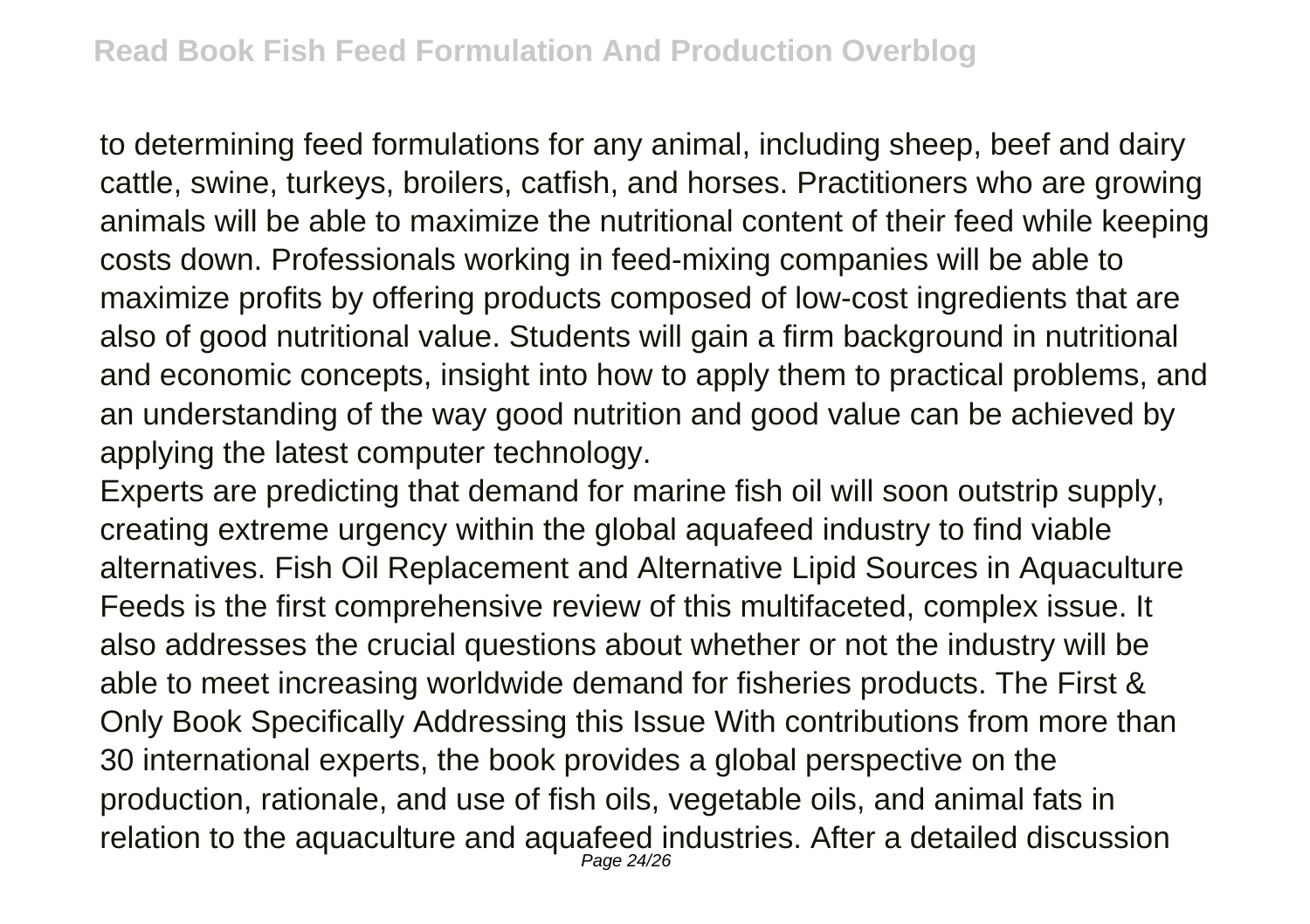on alternative lipid sources, the book discusses groundbreaking research on the use of these lipid sources as fish oil substitutes, as well as their potential advantages and challenges for use in aquafeeds. Written by Leading Scientists & Industry Authorities Rounding out its solid coverage, the book then explores the important physiological effects of various lipid sources and their components on growth, lipid metabolism, health, and postharvest qualities of the farmed fish. Both timely and pertinent, Fish Oil Replacement and Alternative Lipid Sources in Aquaculture Feeds is the most authoritative and comprehensive review on the substitution of fish oil in aquaculture feeds addressing the issues, science, and future directions of using sustainable alternatives.

Aquaculture is a growing industry. A vital component of the subject is feeding the organisms under cultivation. This book provides a thorough review of the scientific basis and applied aspects of fish nutrition in a user-friendly format. It will be of great use to individuals working or training in the industry, and to fish feed manufacturing personnel.

Fish Nutrition aims to present the state of knowledge of basic and applied nutritional requirements of fishes. Most of the information found in this book involves salmonids, their nutrition, and metabolism of nutrients. This is in view of the fact that more research has been done and completed with this fish. Although Page 25/26